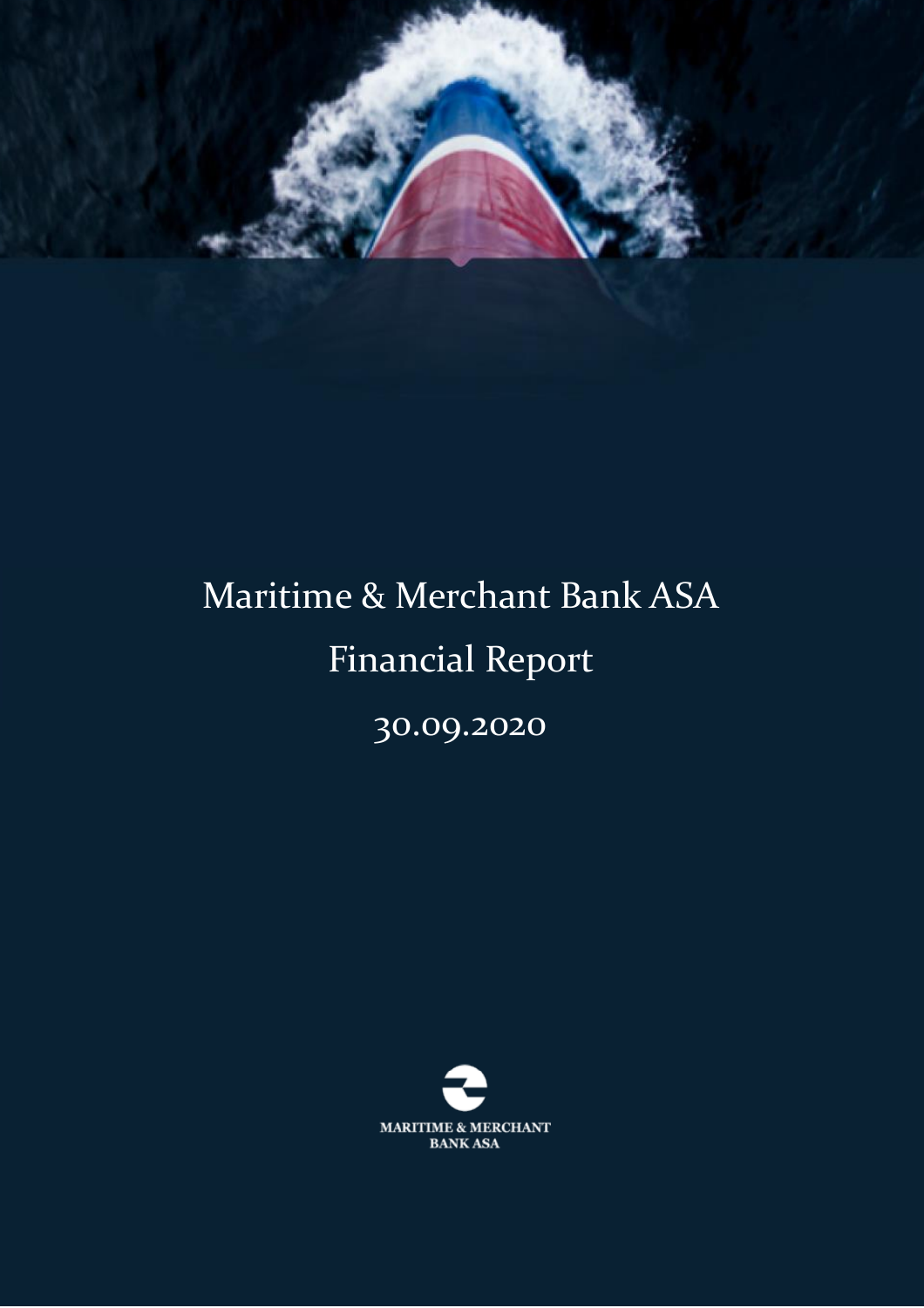

# **Table of Contents**

|                                                                      | $\overline{2}$              |  |
|----------------------------------------------------------------------|-----------------------------|--|
|                                                                      | $\overline{\phantom{a}}$ 11 |  |
|                                                                      |                             |  |
|                                                                      | 14                          |  |
|                                                                      |                             |  |
|                                                                      |                             |  |
|                                                                      |                             |  |
|                                                                      |                             |  |
|                                                                      |                             |  |
|                                                                      |                             |  |
|                                                                      |                             |  |
|                                                                      |                             |  |
|                                                                      |                             |  |
|                                                                      |                             |  |
|                                                                      |                             |  |
|                                                                      |                             |  |
| <b>ASSETS</b>                                                        |                             |  |
|                                                                      |                             |  |
|                                                                      |                             |  |
|                                                                      |                             |  |
|                                                                      |                             |  |
|                                                                      | 24                          |  |
|                                                                      |                             |  |
|                                                                      |                             |  |
|                                                                      | 25                          |  |
| APPENDIX 1, ALTERNATIVE PERFORMANCE MEASURES _______________________ | 25                          |  |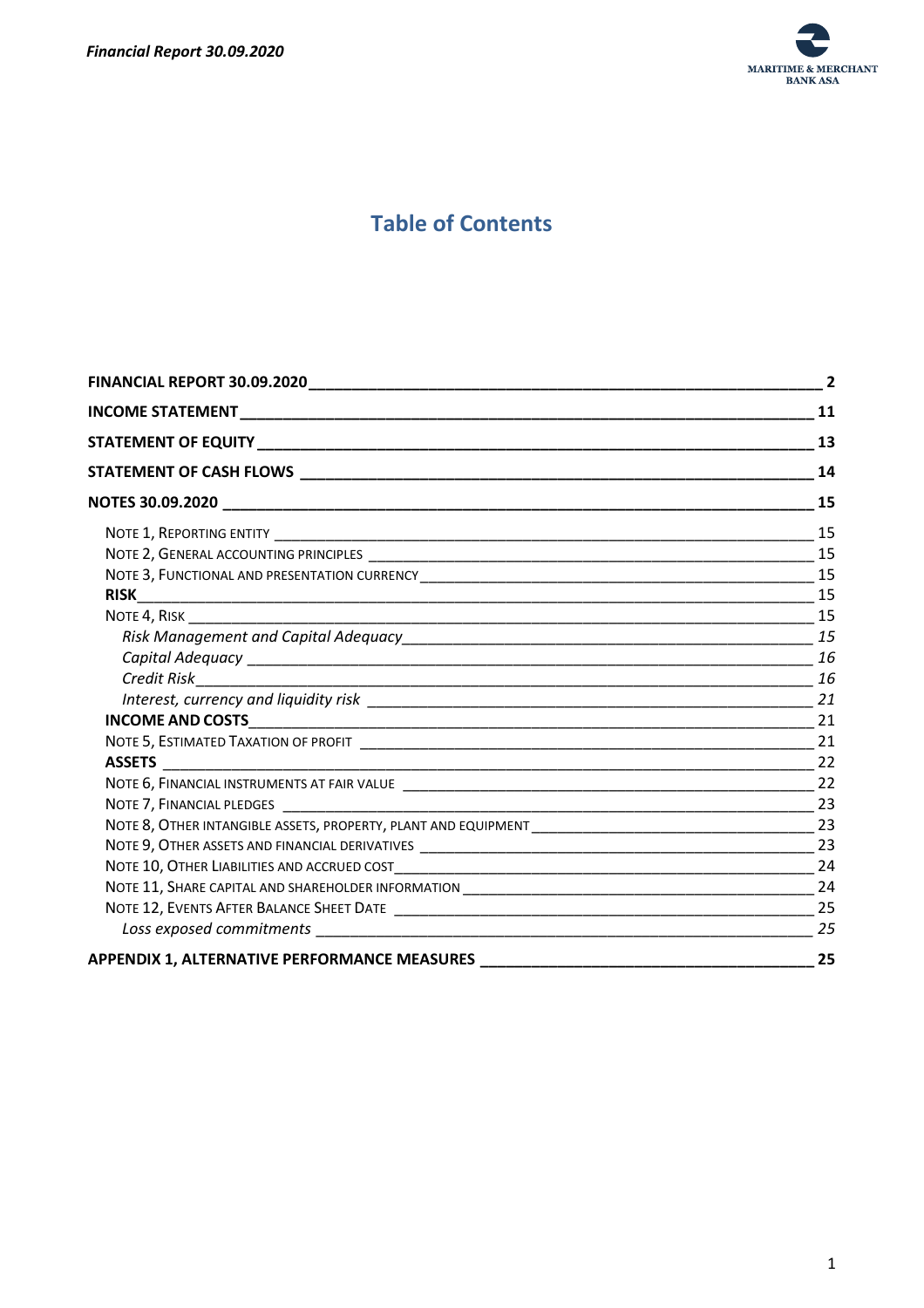

# **Financial Report 30.09.2020**

<span id="page-2-0"></span>The bank had a profit before tax of USD 1 524 937 in Q3 2020 (USD 2 814 845 in Q3 2019). The net interest margin was 1.8% (3.7% in Q3 2019) and a Return on Equity of 5.5% before tax. (10.8% in Q3 2019).

Lower money market rates both in USD and NOK and reduced lending volumes due to the overall situation in the market caused by Covid-19, has put a downward pressure on the bank's net interest margin. The bank has lowered the deposit interest rates subsequently during the quarter which will have effect during Q4. Profit for the period 01.01-30.9 is USD 3 804 920.

The general credit quality of the credits extended to clients within the container and dry bulk sector have improved significantly during Q3. The freight rates have increased steadily in both sectors since the half year turn giving the owners correspondingly improved ability to serve their financial obligations. The tanker market went into a weak period over the summer and this is still the situation by the end of Q3.

The bank has one defaulted exposure by the end of the quarter which constitutes 0.9% of the total loan portfolio.

The further development of the shipping market, within the dry bulk and container sectors in particular, is closely related to the development of the global GDP growth and industrial production. Due to the still critical COVID-19 situation in large parts of the world, forecasting of these parameters are made most difficult. According to OECD the industrial production within the OECD area showed a decline of 7.8% in August while China showed a positive 5.6% growth in the same month. The current forecast from IMF for the global GDP in 2020 is -4.4%. How the significant unbalance between Asia and the western world will affect the shipping markets going forward will be a key issue.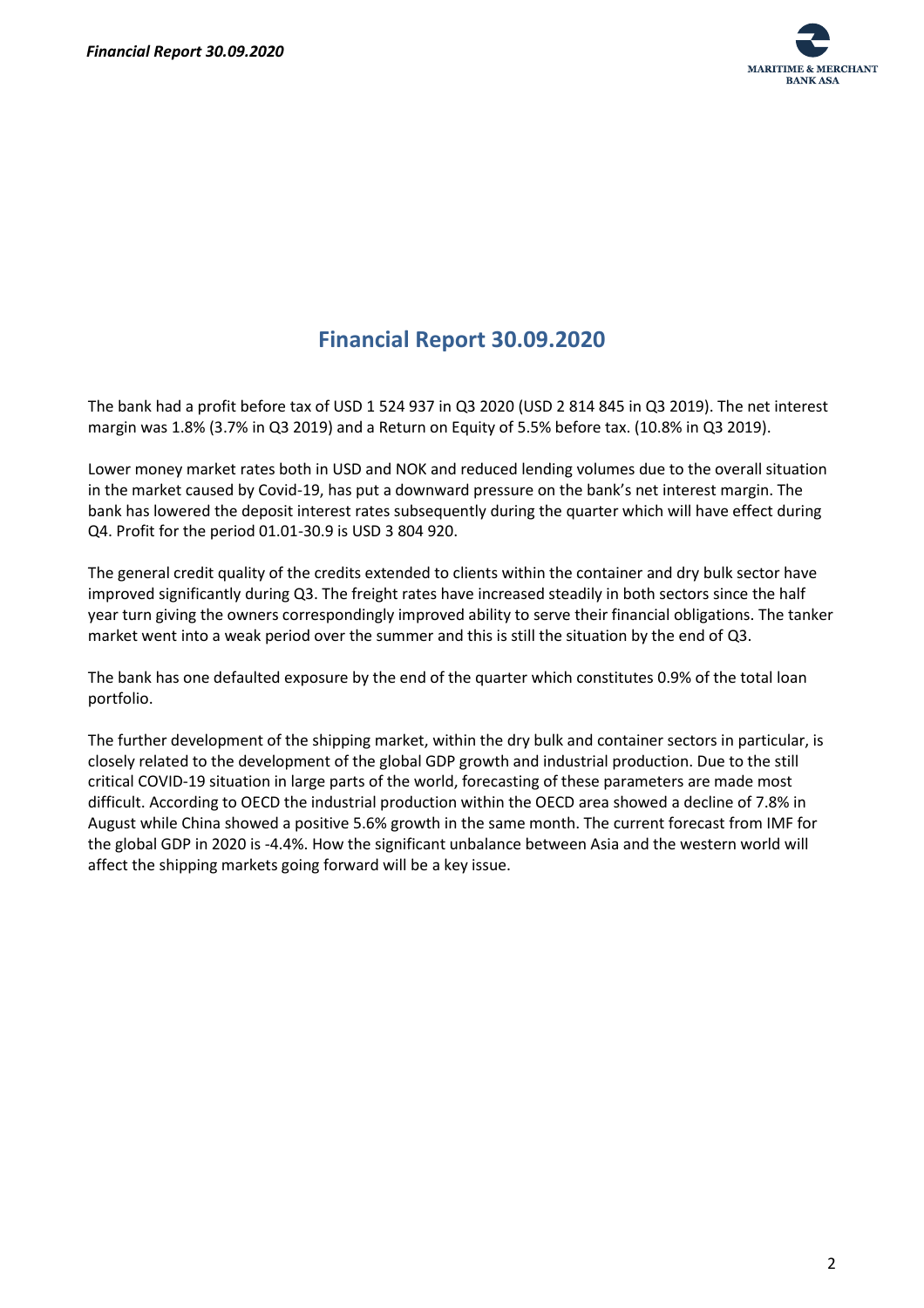

#### *Profit for the period (01.01-30.09)*

The profit for the period before tax is USD 3 804 920 (USD 8 006 263) and profit after tax\* is USD 2 853 690 (USD 5 030 859).

Net interest income and related income totalled USD 10 766 501 (USD 13 294 238), and other Income (including financial derivatives and fixed income instruments) was USD 10 879 (USD 354 075).

Operating expenses before impairments and losses totalled USD 5 437 871 (USD 5 635 796). The Cost/Income ratio came in at 50.5% (41.3%).

For the first nine months of the year, loss allowance (Expected Loss) corresponding to USD 1 534 590 (USD 6 255) were expensed.

*(\*) see Deferred Taxes and payable tax below*

|                            | 2020          | 2019          | 2020       | 2019        | 2019            |
|----------------------------|---------------|---------------|------------|-------------|-----------------|
|                            | Q3            | Q3            | <b>YTD</b> | <b>YTD</b>  | $01.01 - 31.12$ |
| Interest Income            | 4 4 4 4 3 6 7 | 7855687       | 17 097 274 | 21 768 227  | 28 886 306      |
| Interest Expense           | -1953384      | -3 014 034    | -6330773   | -8 473 989  | $-10716432$     |
| <b>Net Interest Income</b> | 2 490 983     | 4841653       | 10 766 501 | 13 294 238  | 18 169 875      |
| Other Income               | 577 601       | $-287611$     | 10879      | 354 075     | 460 441         |
| <b>Total Income</b>        | 3 068 585     | 4 5 5 4 0 4 2 | 10 777 380 | 13 648 313  | 18 630 316      |
| <b>Operating Expense</b>   | $-1830520$    | $-1887059$    | -5437871   | -5 635 796  | -7 449 329      |
| <b>Operating Result</b>    | 1 238 065     | 2 666 984     | 5 339 509  | 8 0 12 5 18 | 11 180 987      |
| Loss Allowance             | 286872        | 147861        | $-1534590$ | $-6255$     | $-120932$       |
| <b>Profit Before Tax</b>   | 1524937       | 2814845       | 3 804 919  | 8 006 262   | 11 060 054      |
| Tax                        | $-381234$     | $-2$ 223 650  | -951 230   | -2 975 404  | $-2983371$      |
| <b>Profit After Tax</b>    | 1 143 703     | 591 195       | 2853689    | 5 030 858   | 8076684         |

#### *Net interest income and related income*

Net interest income and related income totalled USD 2.49 million in Q3 (USD 4.84 million in Q3 2019). This correspond to a decrease from USD 3.4 million in Q2 2020.



#### Net Interest Income and Customer Lending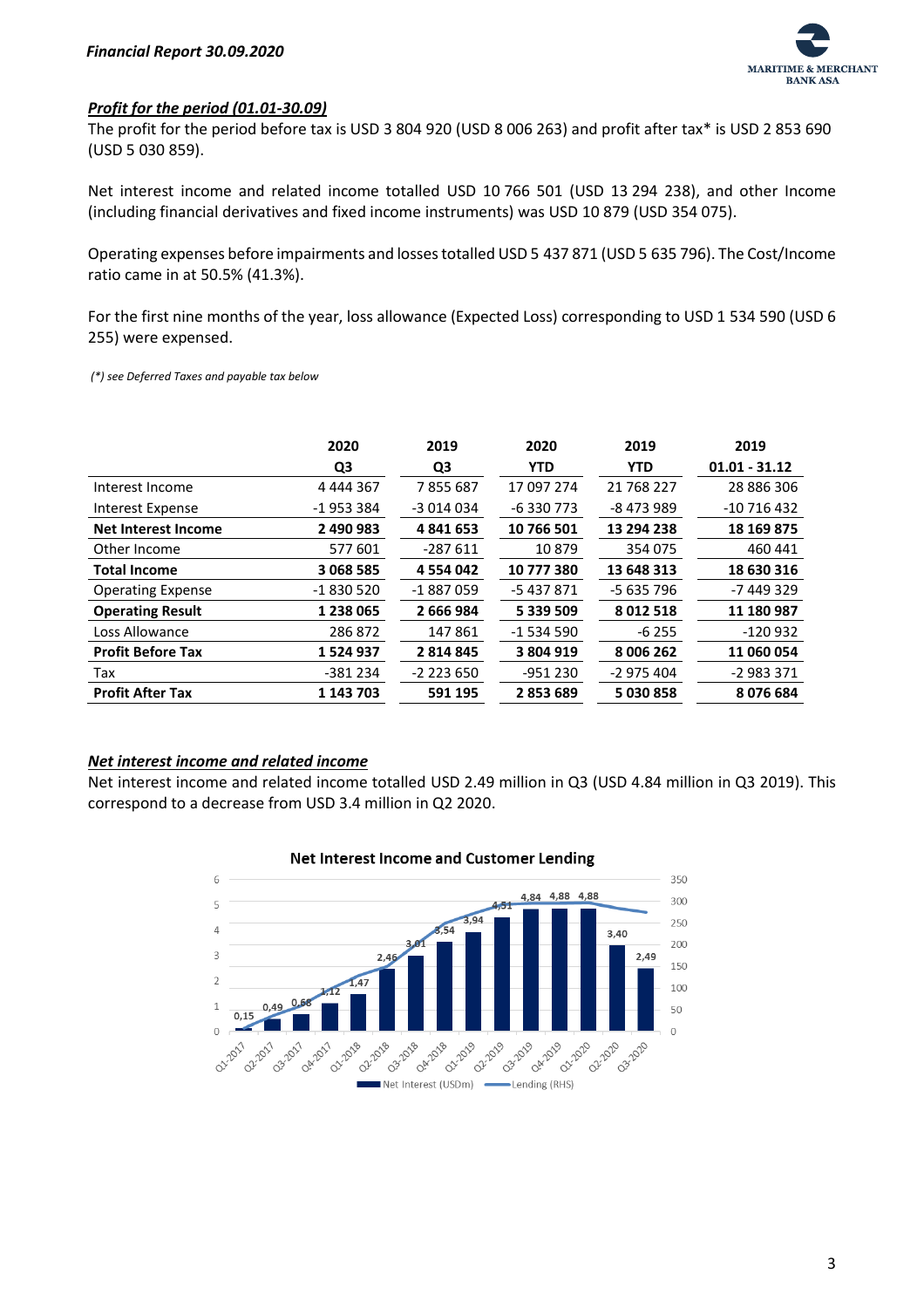

Net interest margin fell from 2.5% in Q2 to 1.8% in Q2 (3.7% in Q3-2019). Lower interest rates (money market rates) in USD and NOK resulted in lower interest income on the Banks interest rate bearings assets. The Bank lowered the deposit rates three times during Q3, but none of them will have any effect before Q4.

Lower interest rate income, unchanged deposit rates and lower lending volumes had all a negative impact on the Net Interest Income and Net Interest Margin.



Money market rates (daily average) in USD and NOK fell through the quarter and seems to have stabilized at a low level.



*(Source: Infront, Maritime & Merchant Bank ASA)*

#### *Net other Income*

Net other income amounted to USD 577 601 in Q3 2020 (USD -287 611 in Q3-2019 ).

Value adjustments on derivatives and hedging instrument in Q3 was USD 166 487 due to an depreciation of the USD against NOK. An abnormal USD appreciation against NOK in Q1 led to a negative value adjustment of USD 1 137 222. Value adjustment YTD is USD -404 921 (USD -29 891 in 2019). A further depreciation of USD against NOK will improve the value adjustment.

The principle of assessing financial instruments measured at fair value may lead to significant variation of the Bank's result between quarters.

Net commissions amounted to USD 197 129 in Q3 (USD 124 713 in Q3-2019).

#### *Total operating expenses before impairments and losses*

Operating expenses before impairments and losses totalled USD 1 830 520 in Q3 (USD 1 887 059 in Q3-2019). Salaries and personnel expenses, including social costs, amounted to USD 1 168 400 (USD 1 189 192 in Q3- 2019) and account for the largest proportion of the overall operating expenses.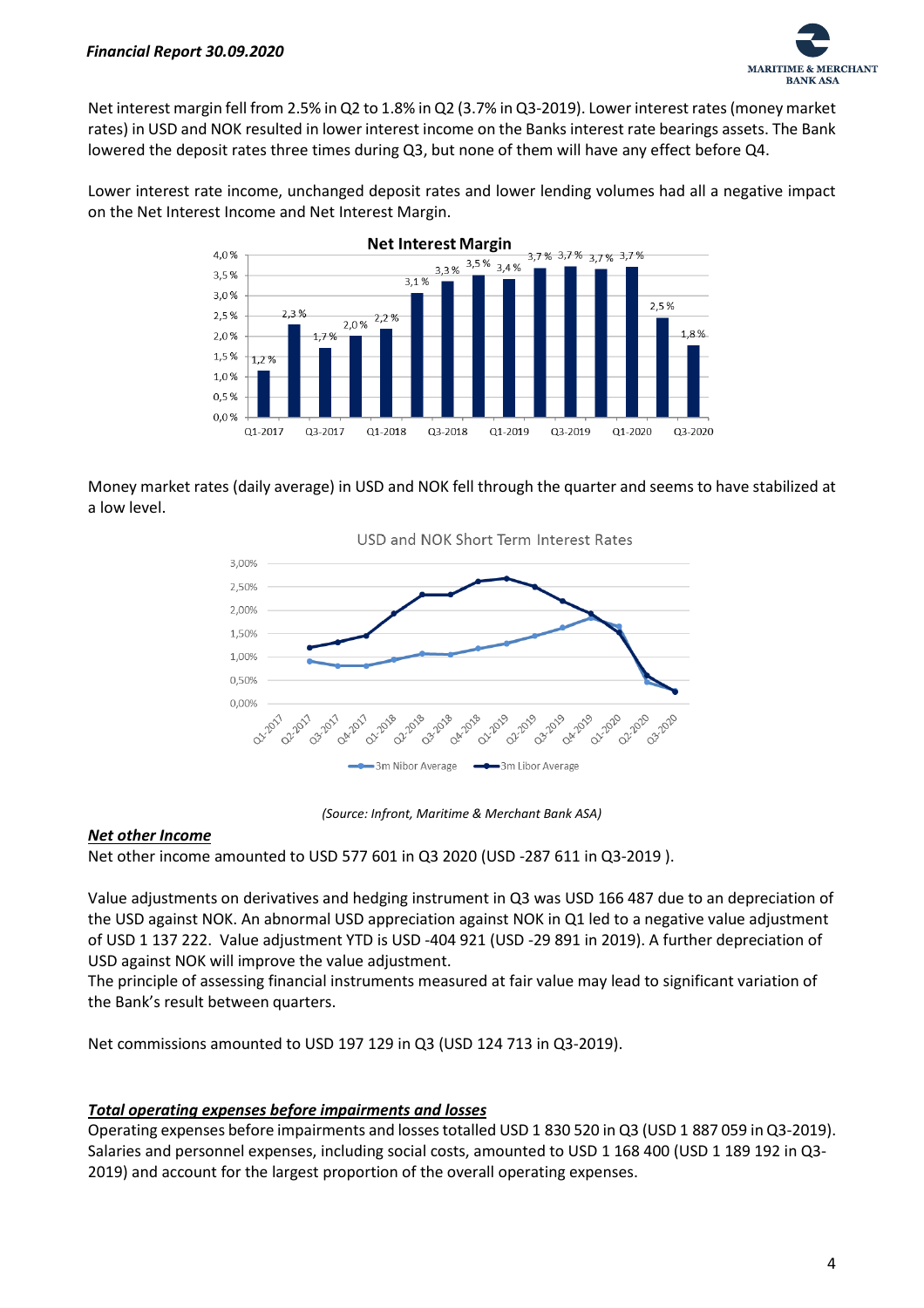

Total depreciation and impairment of fixed and intangible assets amounted to USD 288 712 (USD 297 195 in Q3-2019). The Cost/Income ratio came in at 59.7% in Q3 (41.4 in Q3-2019).



#### *Operating result*

Operating result in Q3 amounted to USD 1 238 065 (USD 2 666 984 in Q3-2019).



#### *Loan and Loan Loss provisions*

Maritime & Merchant Bank ASA has lent USD 275 657 263 (USD 295 570 478 in Q3-2019) to customers.

The Bank has made USD 2 357 582 (USD 708 313) in loss allowance (IFRS 9). Change in loss allowance through the year amounts to USD 1 534 590 (USD 6 255).

The credit quality of the majority of the loans to the bulker and container segments deteriorated through Q2, due to the reduction in cargoes to be lifted in those segment, reduced rates and uncertainty regarding future market conditions. The deterioration has however flattened out and partially turned back to more normal levels for both container vessels and bulkers towards the end of Q3 and are as of today at level with rate levels experienced prior to the Covid 19 crisis.

There has been an insignificant deterioration of the credit quality of the tanker portfolio during Q3, but this has been more than balanced out by the improved quality of the container and bulker exposure.

As a consequence, hereof, the total credit portfolio has migrated positively through Q3 which is reflected in the reduced Loss Allowances at the end of Q3 compared to those at the end of Q2 2020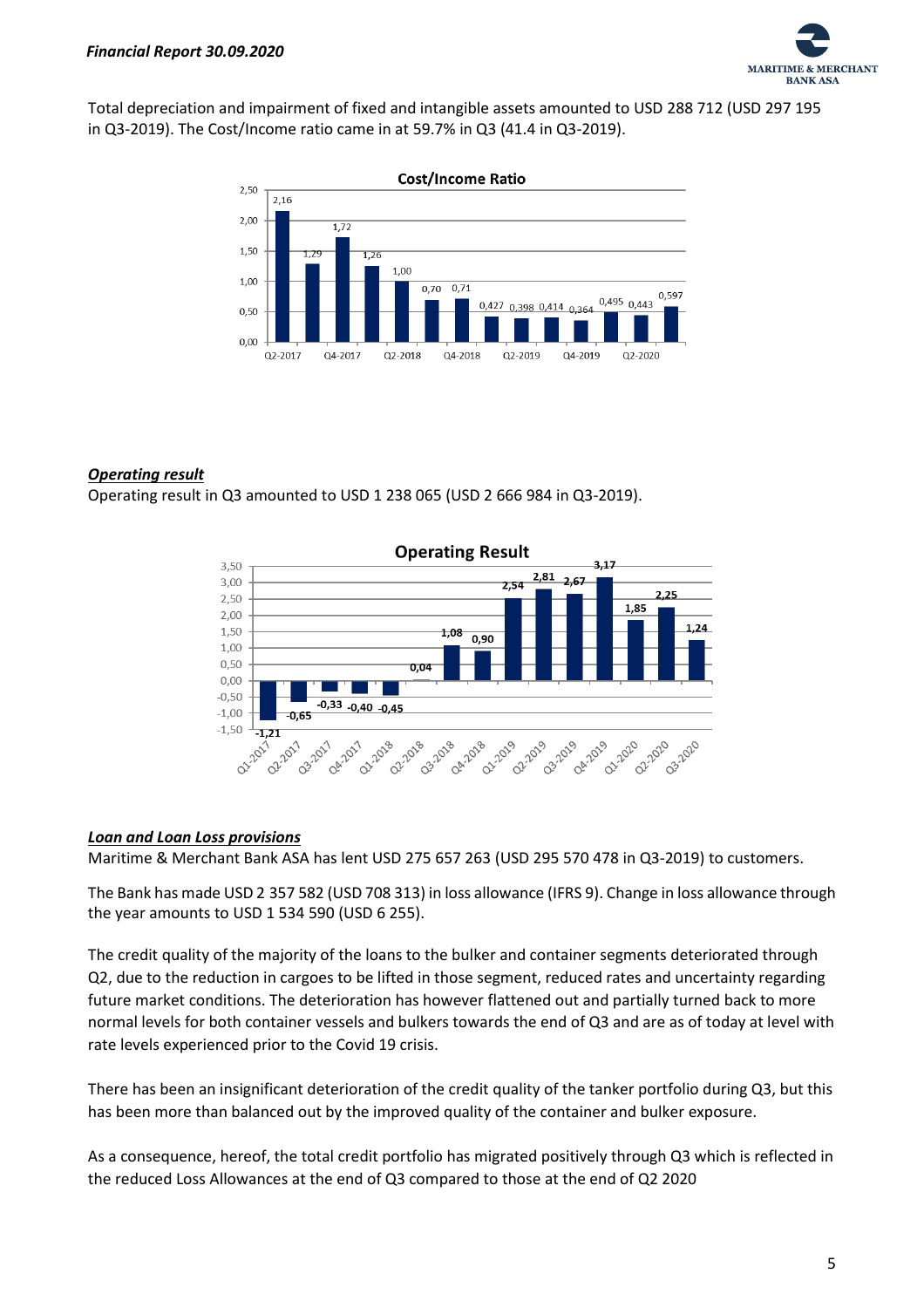

The majority of the commitments (79.7%) are in stage 1 (77% in Q2-2020 and 98.8% in Q3-2019). Loss allowance decreased with USD 286 872 from Q2 to Q3.

The bank has only one defaulted exposure by the end of the quarter and Non-performing loans amount to 0.9% of total lending. This har been resolved in Q4 (see Note 12)

| Loss allowance        | 30.09.2020    | 30.09.2019 | 31.12.2019 | 31.12.2018 |
|-----------------------|---------------|------------|------------|------------|
| Step 1                | 698 512       | 735 366    | 822 991    | 665 727    |
| Step 2                | 874 233       | 120 810    |            | 36 322     |
| Step 3                | 784836        |            |            |            |
| Sum                   | 2 3 5 7 5 8 1 | 856 176    | 822 991    | 702 059    |
| Allowance/Loans Ratio | 0.86%         | 0.29%      | 0.28%      | 0.28%      |
| <b>Impairments</b>    | 0             | 0          | 0          | 0          |
| Non performing Loans  | 2 572 259     | 0          | 0          | 0          |





## *Profit before tax*

Profit before tax amounted to USD 1 524 937 in Q3 (USD 2 814 845 in Q3-2019). Return on equity before tax was 5.5% (10.8% in Q3-2019).



#### **Profit Before Tax (USDm)**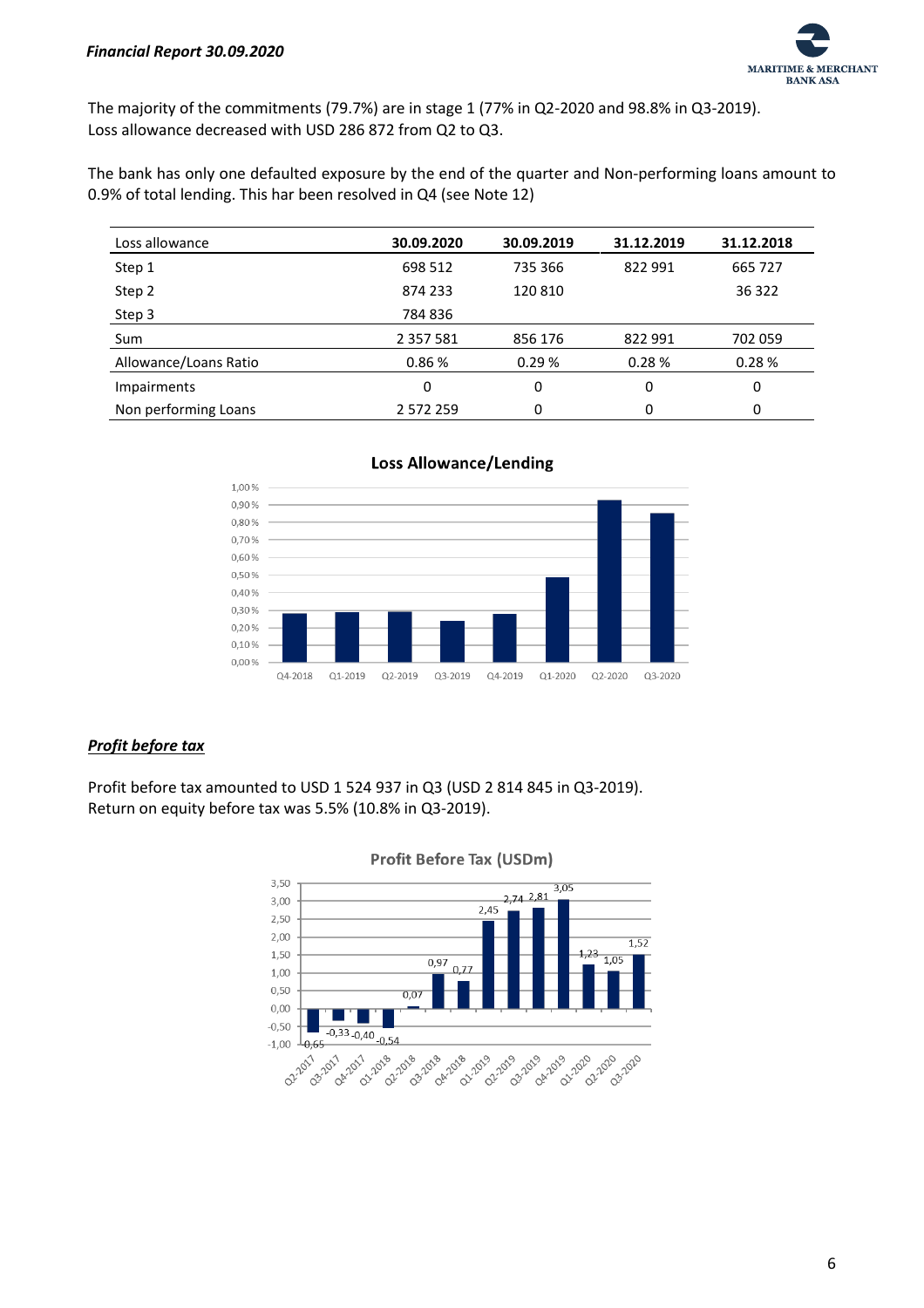



#### *Deferred Taxes and payable tax*

The Bank operates with USD as functional currency.

In the tax accounting, both P&L and the major part of assets and liabilities are being converted from USD to NOK, including any effect currency fluctuations would have on the equity of the Bank.

The extreme volatility of the NOK against the USD caused by the Covid-19 virus have given the Bank an unintended volatility in the tax expense, due to currency gains/losses related to our equity. The Bank has started a process for a rule adjustment for the basis of tax calculation that prevents unintended effects for the future. Common 25% corporate tax rate is used in the first three quarters of 2020.

If there is no decision (or a negative one) from the Ministry of Finance within the fiscal year, we will incorporate a full agio effect in Q4 2020. The agio effect (extra taxable income/cost) will be a result of the USDNOK exchange rate at year end.

The "phantom" income so far this year is NOK 75 267 376. This will result in an extra tax cost of NOK 18 816 844 (USD 1 982 849) and bring our effective tax rate up to 77% (As of Q3 2020). Net result after tax will go from USD 2 853 690 to USD 870 840 (As of Q3 2020).

See Note 5, Tax Calculation.

#### *Deposit and Liquidity*

Customer deposits amounted to USD 381 586 073 in Q3-2020 (USD 426 803 507 in Q3-2019).



**Customer Deposits vs Customer Lending** 

The deposit to loan ratio was 138% (144% in Q3-2019) at the end of Q3-2020.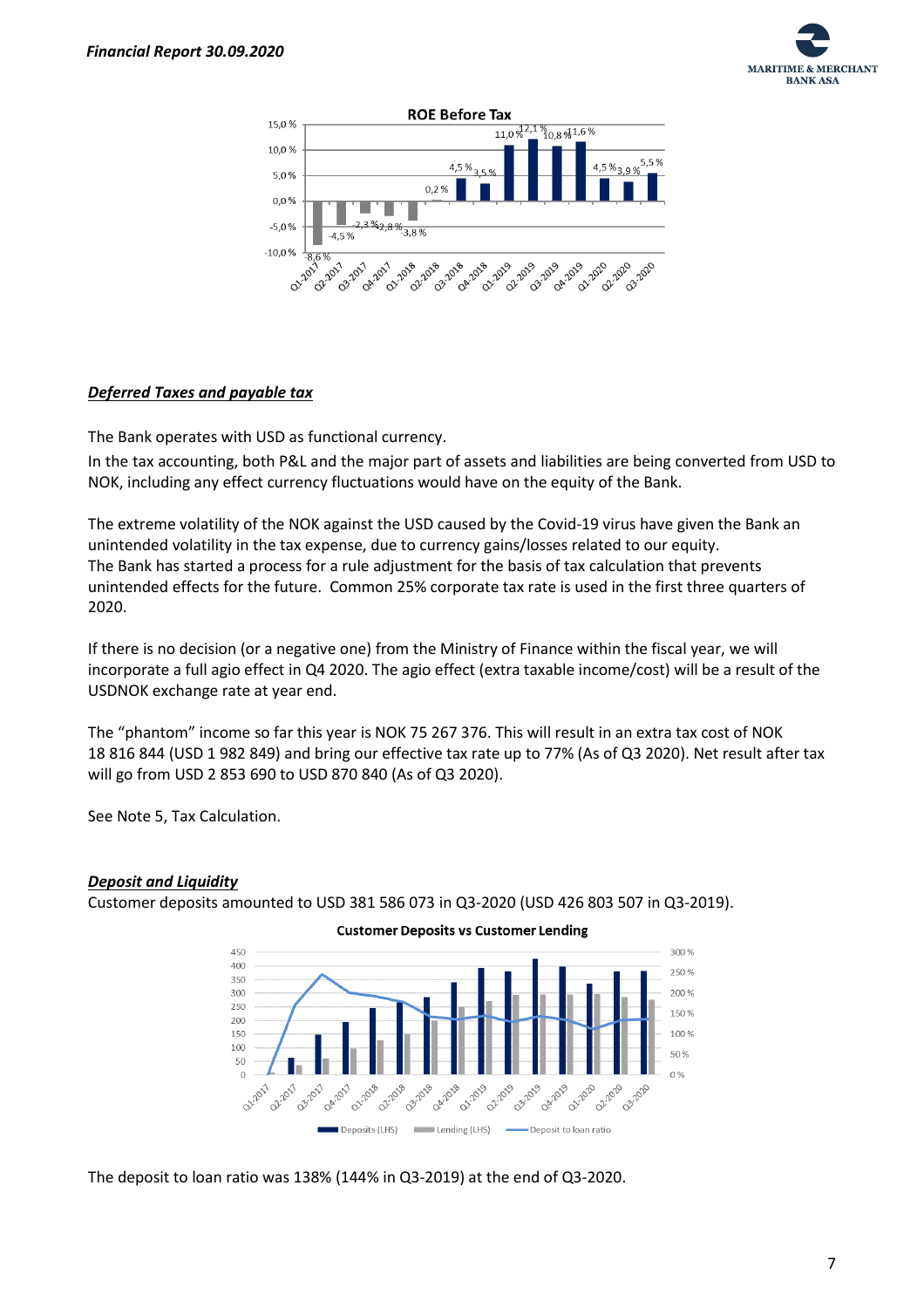

The bank raised an F-loan from Norges Bank of NOK 200 million in March that matured in September 2020 and NOK300 maturing in March 2021. Loans from the central bank amounted to NOK 300 million as of Q3- 2020. The collateral is provided for the loans in the form of bonds.

The liquidity situation has been good throughout the quarter. There has been good interest in bank deposits. Surplus liquidity of about USD 275 million was mainly invested in interest-bearing securities, deposits in major banks and in Norges Bank. The securities investments are in bonds with good liquidity and very low risk.

The Bank's short-term liquidity risk measured by LCR was 375% (above a minimum requirement of 100%), and the long-term liquidity risk measured by NSFR was 182% (above a minimum requirement of 100%).

#### *Total Assets and Lending*

Total assets ended at USD 551 334 629 in Q3 (USD 554 086 534 in Q3-2019).

Lending to customer declined from USD 295 570 478 in Q3-2019 (USD 295 124 509 in Q4-2019) to USD 275 657 263 in in Q3-2020. The reduction is due to early repayment and temporary stricter lending criteria post Covid-19. The lending criteria is back to normal.



#### *Solvency*

Core equity ratio (CET1) was 35.76% in Q3-2020 (29.7% in Q3-2019). The Bank has not issued any subordinated or perpetual bonds. The Bank did not pay any dividend for 2019.

# *Risk factors*

#### *Credit risk*

The average weighted quality of the portfolio is moderate risk, but the whole portfolio has migrated from a strong concentration around the mid-point at the beginning of 2020 to a more diversified distribution with a tail into high risk classification – the average risk for both bulkers and container vessels migrated to higher risk classes through Q2, but a significant part of those have migrated positively through Q3 – however not yet back to the levels experienced by the beginning of the year, due to months with low or none earnings. For tankers and gas where we saw a stable credit quality or positive migration through Q2, we have experienced an insignificant negative migration in Q3.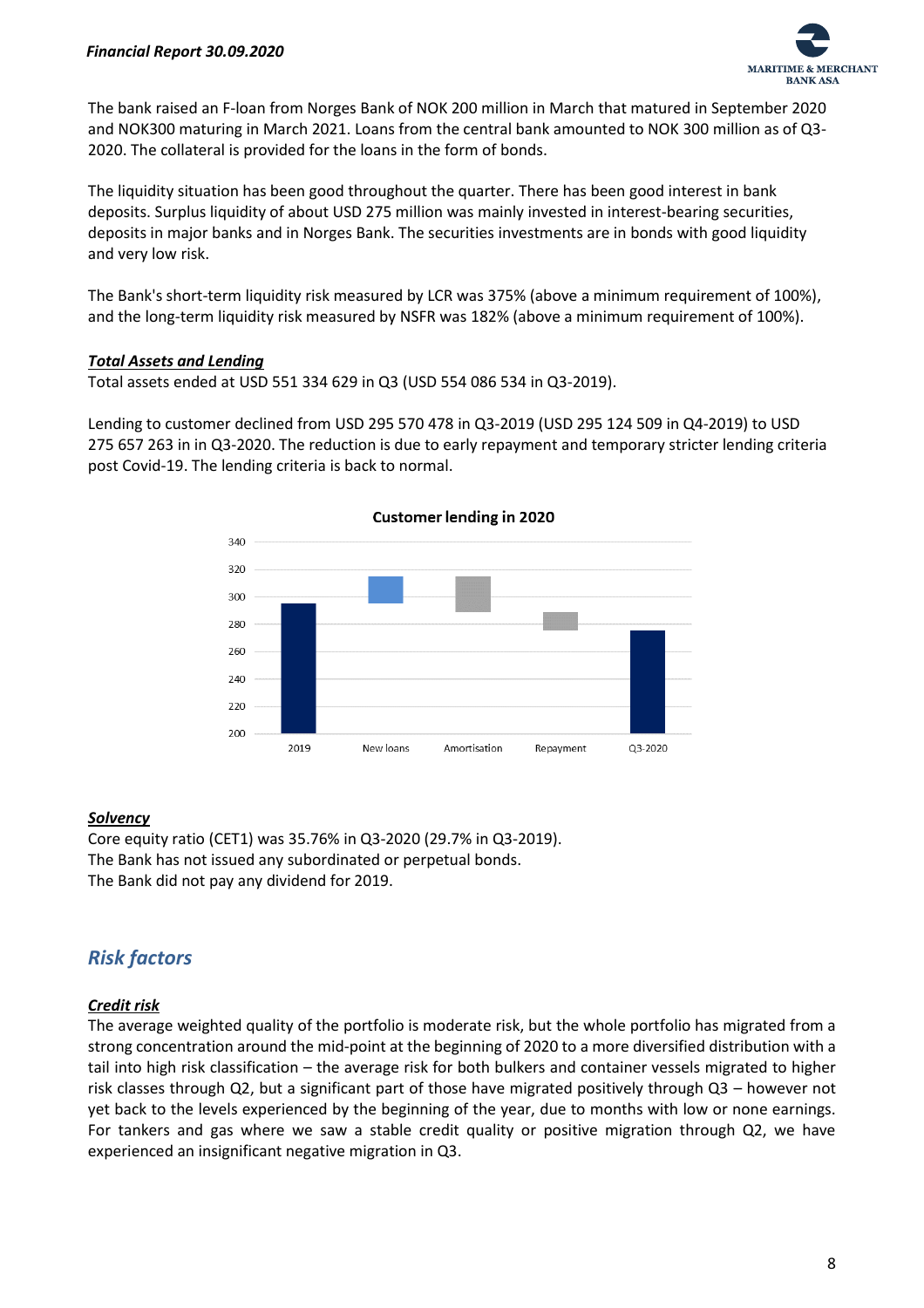

All commitments are secured with  $1<sup>st</sup>$  priority mortgage on vessels, and the large majority of those were secured within 50% of appraised values when granted, and in combination with an estimated moderate Default Probability, this provided for a sound credit portfolio with a limited potential for future losses, and the vessels' values for most clients have a good margin in relation to the outstanding exposures.

The bank had only one defaulted exposure by the end of the quarter, this has been resolved in a positive manner in Q4.

In addition to estimating the Default Probability, we also estimate the Loss Given Default on each exposure. Based on the low leverage of financing in combination with financing non-specialized tonnage with strict covenants, the Loss Given Default for the loan portfolio is satisfactory.

The Bank's estimated risk cost, Expected Loss, is calculated as Probability of Default multiplied with Loss Given Default. It is included in all internal return on capital estimations in connection with granting new loans.

The portfolio is distributed in risk classes according to official rating, collateral and internal risk classification. The loan portfolio is diversified and is distributed on bulk carriers (22.9%), tankers (45.3%), container vessels (28%), LPG (gas) (2%) and specialized (1.8%).



The Bank's internal credit strategy has limits for maximum exposure to the various shipping segments, and Acceptable Risk Criteria form guidelines for the lending strategy. All present loan exposures were within the Bank's credit strategy when granted.

#### *Liquidity risk*

Maritime & Merchant Bank ASA has adopted guidelines for management of the Bank's liquidity position to ensure that the Bank maintains a solid liquidity. The Bank has a low liquidity risk profile. Main funding sources are equity and NOK deposits. The Bank has liquidity portfolio/buffers well above minimum requirement. Liquidity stress tests show satisfactory liquidity.

|                   | 30.09.2020 | 30.09.2019 | 31.12.2019 | 31.12.2018 |
|-------------------|------------|------------|------------|------------|
| LCR               | 375%       | 586%       | 636%       | 444%       |
| Deposit Ratio (1) | 69%        | 77%        | 77%        | 78%        |

 *(1) % of total assets*

#### *Interest rate risk*

Maritime & Merchant Bank ASA has defined guidelines that set limits for the maximum interest rate risk. Any exposure exceeding the interest rate risk limits shall be mitigated by using hedging instruments. Routines have been established for ongoing monitoring and reporting of the interest rate risk to the Board of Directors.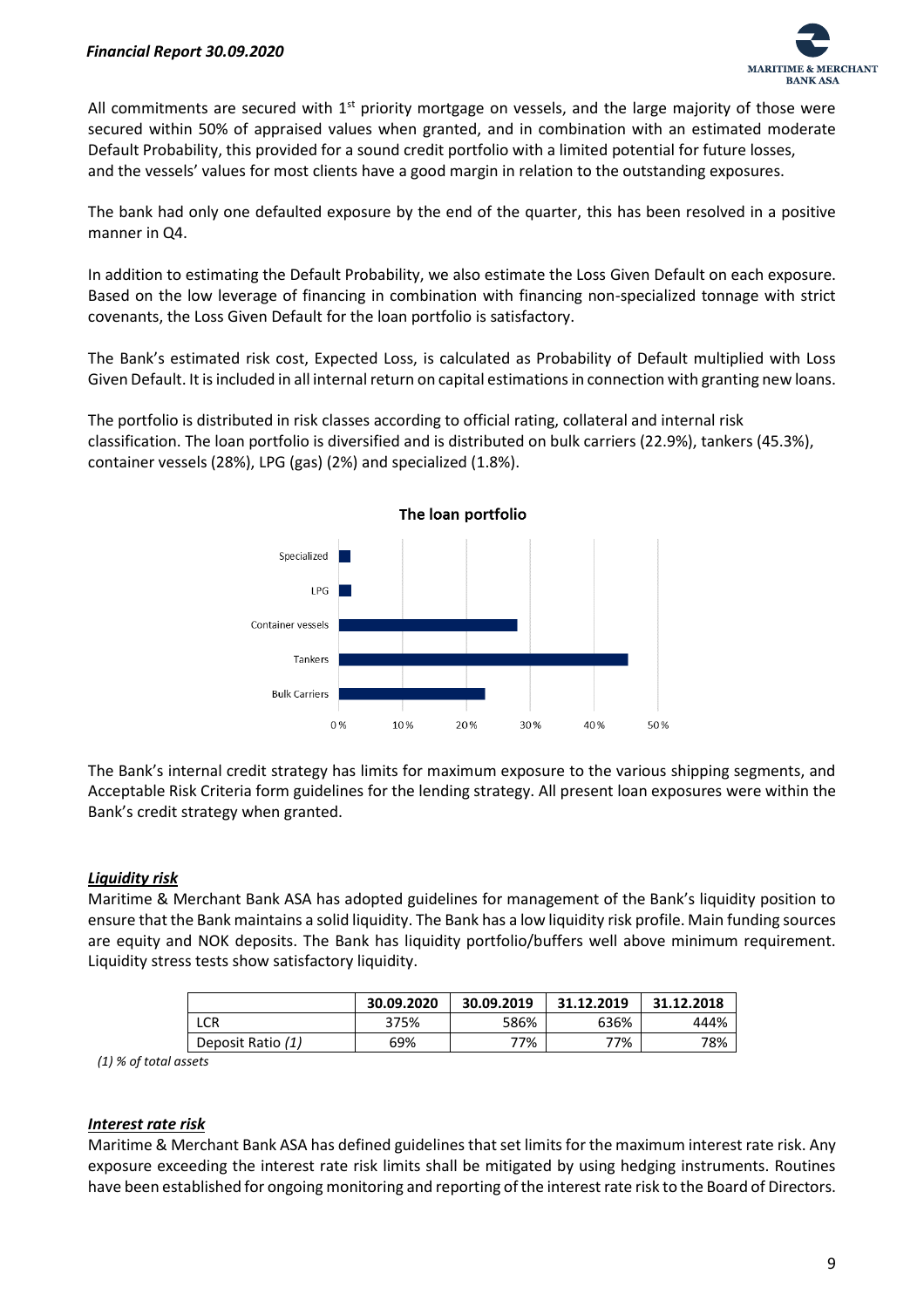

#### *Market risk*

Maritime & Merchant Bank ASA has developed guidelines and limits for counterparty exposure, maturity per counterpart, average duration of portfolio and foreign exchange risk. Exposure to foreign exchange risk (not USD) is hedged.

#### *Operational risk*

Maritime & Merchant Bank ASA has established operational risk policy and guidelines. Contingency plans have been established, and insurance (professional responsibility, crime and Board of Directors responsibility) is purchased in order to reduce risk.

#### *Ratios*

| <b>Ratios</b>               | <b>YTD 2020</b> | <b>YTD 2019</b> | 2019   |
|-----------------------------|-----------------|-----------------|--------|
| Cost/Income Ratio           | 50.5%           | 41.3%           | 39.98% |
| Return on Equity before tax | 4.7%            | 11.6%           | 11.77% |
| Net Income Margin           | 2.69%           | 3.69%           | 3.91%  |
| Net Interest Margin         | 2.69%           | 3.59%           | 3.81%  |
| Deposit to loan Ratio       | 138%            | 144%            | 135%   |
| <b>LCR</b>                  | 375%            | 586%            | 636%   |
| <b>NPL Ratio</b>            | 0.9%            | 0%              | 0%     |
| Equity Ratio (CET1)         | 35.8%           | 29.7%           | 33.1%  |
| الأمنان والمستحدث ومستحدث   |                 |                 |        |

*Ratio formulas, se Appendix 1*

#### **Outlook**

In view of the still unsolved Corona situation in major parts of the world, we cannot but take a cautious view on the short-term prospects. On the other hand, we are looking forward to continue to develop our relationship to existing and new clients and together find good financial solutions for materializing new investments in the maritime sector.

**-----------------------------------**

**Oslo, November 11 th, 2020**

Board of Directors, Maritime & Merchant Bank ASA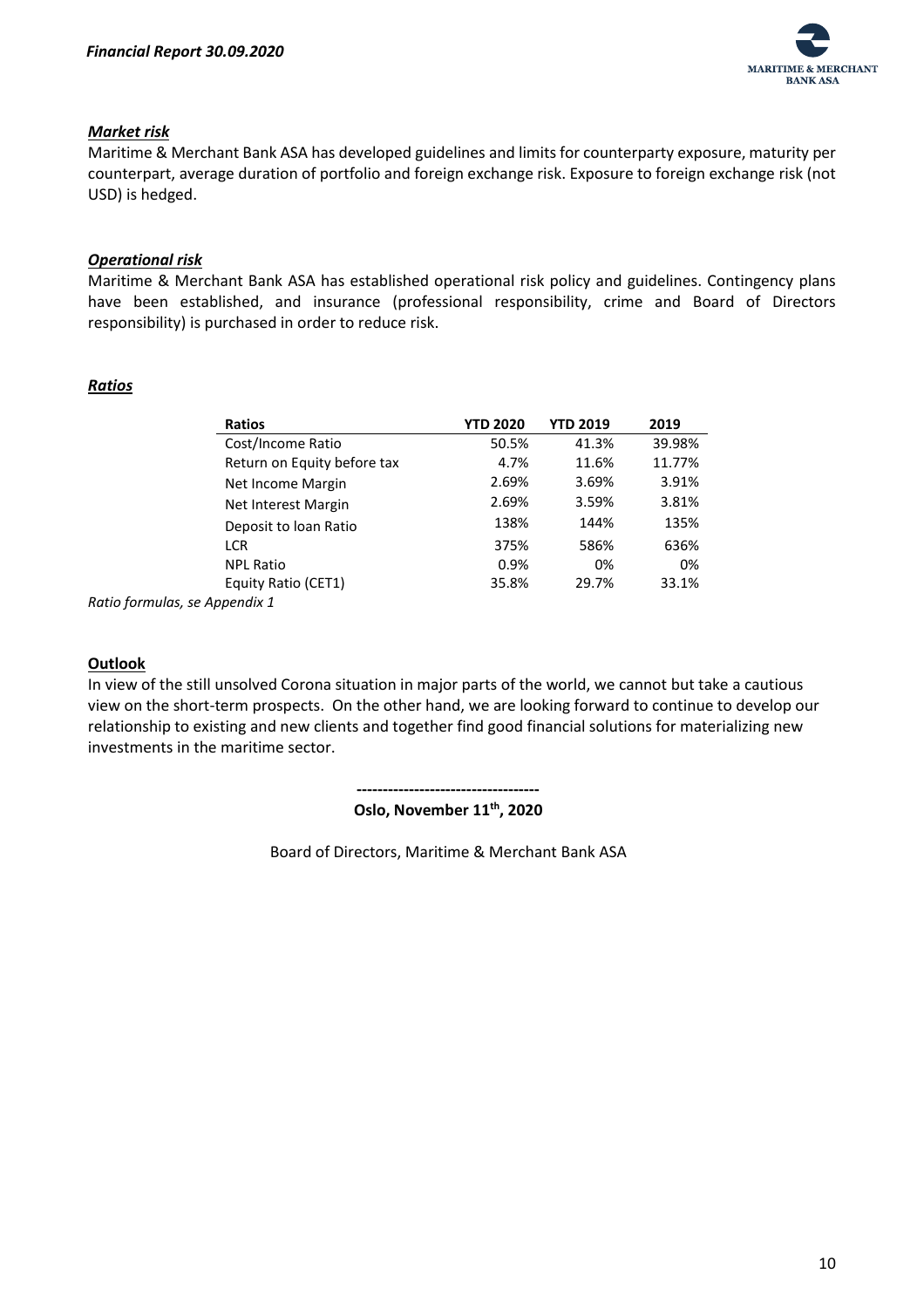

# <span id="page-11-0"></span>**Income Statement**

|                                                                     |      | 2020            | 2019          | 2020            | 2019          | 2019            |
|---------------------------------------------------------------------|------|-----------------|---------------|-----------------|---------------|-----------------|
| <u>- In USD</u>                                                     | Note | $01.07 - 30.09$ | 01.07 - 30.09 | $01.01 - 30.09$ | 01.01 - 30.09 | $01.01 - 31.12$ |
| Interest income and related income                                  |      |                 |               |                 |               |                 |
| Interest and other operating income from loans to customers         |      | 4 2 6 5 3 6 2   | 6838779       | 15 330 547      | 19 181 400    | 25 154 631      |
| Interest from certificates and bonds                                |      | 179 105         | 661 184       | 1507326         | 1769738       | 2 5 5 7 4 7 8   |
| Interest from loans to and receivables from credit institutions     |      | $-100$          | 355725        | 259 400         | 817088        | 1 174 197       |
| Total interest income and related income                            |      | 4 444 367       | 7855687       | 17 097 274      | 21 768 227    | 28 886 306      |
| Interest expenses                                                   |      |                 |               |                 |               |                 |
| Interest and related expenses of loans to customers                 |      | $-1834914$      | $-2327167$    | $-5701123$      | $-6255209$    | $-8377592$      |
| Net interest expenses from financial derivatives                    |      | $-72732$        | $-582540$     | $-494893$       | $-1897596$    | $-2210013$      |
| Other fees and commissions                                          |      | $-45737$        | $-104328$     | -134 757        | -321 185      | $-128826$       |
| Net interest expenses and related expenses                          |      | -1953384        | -3 014 034    | -6330773        | -8 473 989    | -10 716 432     |
|                                                                     |      |                 |               |                 |               |                 |
| Net interest income and related income                              |      | 2 490 983       | 4841653       | 10 766 501      | 13 294 238    | 18 169 875      |
| Commissions, other fees and income from banking                     |      | 205 385         | 133 609       | 468 299         | 446 207       | 614 559         |
| Commissions, other fees and expenses from banking                   |      | $-8256$         | $-8896$       | $-24034$        | $-64712$      | $-66808$        |
| Net value adjustments on foreign exchange and financial derivatives |      | 166 487         | -346 966      | $-404921$       | $-29891$      | 98 4 25         |
| Net value adjustments on interest-bearing securities                |      | 213 985         | $-65358$      | $-28466$        | 2472          | $-185735$       |
| <b>Total income</b>                                                 |      | 3 068 585       | 4 5 5 4 0 4 2 | 10 777 380      | 13 648 313    | 18 630 316      |
| Salaries, administration and other operating expenses               |      |                 |               |                 |               |                 |
| Salaries and personnel expenses                                     |      | $-1168400$      | $-1189192$    | -3 507 866      | $-3461956$    | -4 501 034      |
| Administrative and other operating expenses                         |      | -373 408        | -400 672      | -1 093 008      | -1 263 903    | -1 747 954      |
| Net salaries, administration and other operating expenses           |      | $-1541808$      | -1 589 863    | -4 600 874      | -4 725 859    | -6 248 988      |
| Total depreciation and impairment of fixed and intangible assets    | 8    | $-288712$       | -297 195      | $-836996$       | -909 936      | -1 200 342      |
| <b>Total operating expenses</b>                                     |      | -1830520        | -1887059      | -5 437 871      | -5 635 796    | -7 449 329      |
| <b>Operating result</b>                                             |      | 1 238 065       | 2 666 984     | 5 339 509       | 8 012 518     | 11 180 987      |
| Loan loss provisions (IFRS - 9)                                     | 4    | 286872          | 147861        | -1 534 590      | $-6255$       | -120 932        |
| Profit (+) / Loss (-) for the period before tax                     |      | 1524937         | 2814845       | 3 804 920       | 8 006 263     | 11 060 054      |
| Income tax                                                          | 5    | $-381234$       | -2 223 650    | -951 230        | -2 975 404    | $-2983371$      |
| Result for the period after tax                                     |      | 1 143 703       | 591 195       | 2853690         | 5 030 859     | 8076684         |

- *Income tax: See page 4 "Deferred taxes and payable tax" and Note 5 "Estimated taxation of profit"*

- *Income tax will affect "Result after Tax", "Total Equity" and "Other Liabilities" (Tax)*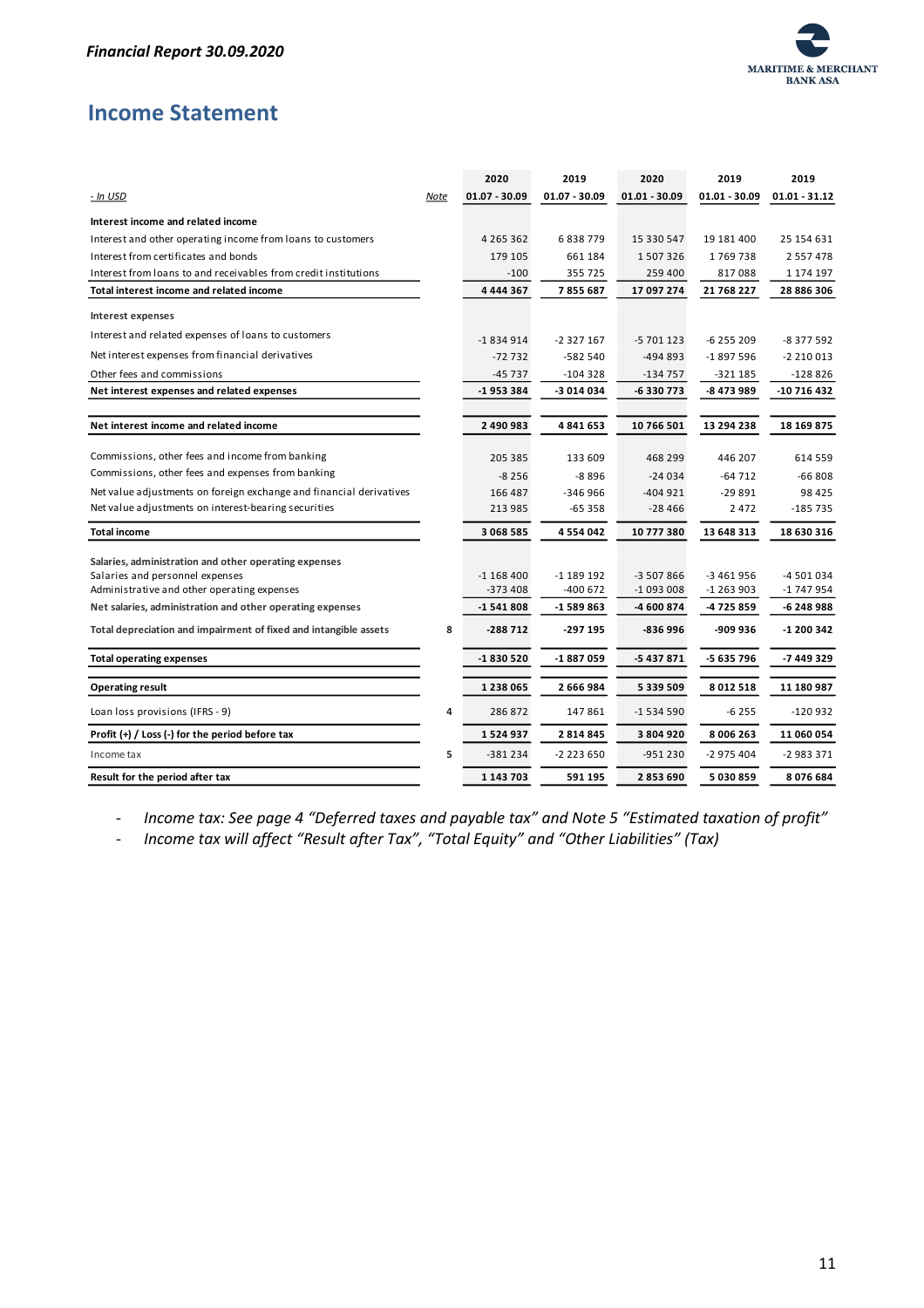

# **Balance Sheet**

| <b>Assets</b>                                                                                                           |      | 2020        | 2019        | 2019          |
|-------------------------------------------------------------------------------------------------------------------------|------|-------------|-------------|---------------|
| <u>- In USD</u>                                                                                                         | Note | 30.09.2020  | 30.09.2019  | 31.12.2019    |
| Cash and balances at Central Bank                                                                                       |      | 6980409     | 7 180 197   | 7432474       |
| Lending to and receivables from credit institutions                                                                     |      | 71 654 865  | 101 699 942 | 63 052 606    |
| Lending to customers                                                                                                    | 4    | 275 657 263 | 295 570 478 | 295 124 509   |
| Loss provisions on loans to customers                                                                                   | 4    | -2 357 582  | -708 313    | -822 991      |
| Net lending to cutomers                                                                                                 |      | 273 299 681 | 294 862 165 | 294 301 518   |
| Certificates, bonds and other receivables                                                                               |      |             |             |               |
| Commercial papers and bonds valued at market value                                                                      | 4,6  | 196 062 155 | 146 897 618 | 151 334 685   |
| Commercial papers and bonds valued at amortised cost                                                                    |      | 0           | 0           |               |
| Certificates, bonds and other receivables                                                                               |      | 196 062 155 | 146 897 618 | 151 334 685   |
| Shares                                                                                                                  |      | 79 682      | 44 106      | 45 270        |
| Intangible assets                                                                                                       |      |             |             |               |
| Deferred tax assets                                                                                                     |      | 0           | 0           | 0             |
| Other intangible assets                                                                                                 | 8    | 1 289 096   | 2 164 195   | 2 036 782     |
| <b>Total intangible assets</b>                                                                                          |      | 1 289 096   | 2 164 195   | 2 036 782     |
| <b>Fixed assets</b>                                                                                                     |      |             |             |               |
| Fixed assets                                                                                                            | 8    | 674 723     | 992 060     | 940 232       |
| <b>Total fixed assets</b>                                                                                               |      | 674 723     | 992 060     | 940 232       |
| Other assets                                                                                                            |      |             |             |               |
| Financial derivatives                                                                                                   | 9    | 907 764     | 20 340      | 581080        |
| Other assets                                                                                                            |      | 108 998     | 31734       | 21 6 65       |
| <b>Total other assets</b>                                                                                               |      | 1016762     | 52 074      | 602 746       |
| <b>Expenses paid in advance</b>                                                                                         |      |             |             |               |
| Prepaid, not accrued expenses                                                                                           |      | 277 256     | 194 176     | 299 755       |
| <b>Total prepaid expenses</b>                                                                                           |      | 277 256     | 194 176     | 299 755       |
| <b>TOTAL ASSETS</b>                                                                                                     |      | 551 334 629 | 554 086 534 | 520 046 068   |
| Liabilities and shareholders equity                                                                                     |      |             |             |               |
| - In USD<br>Liabilities                                                                                                 |      | 30.09.2020  | 30.09.2019  | 31.12.2019    |
| Loans and deposits from credit institutions                                                                             |      | 31 671 149  |             |               |
| Deposits from and liabilities to customers                                                                              |      | 381 586 073 | 426 803 507 | 398 238 850   |
| <b>Total loans and deposits</b>                                                                                         |      | 413 257 222 | 426 803 507 | 398 238 850   |
| <b>Other liabilities</b>                                                                                                |      |             |             |               |
| Financial derivatives                                                                                                   | 9    | 22 265 237  | 17 162 823  | 8 579 392     |
| Other liabilities                                                                                                       | 10   | 4 002 565   | 3924769     | 4 3 5 5 3 9 5 |
| <b>Total other liabilities</b>                                                                                          |      | 26 267 802  | 21 087 592  | 12 934 787    |
|                                                                                                                         |      |             |             |               |
| Accrued expenses and received unearned income<br>Accrued expenses and received unearned income                          | 10   | 710 358     | 1 161 713   | 714 110       |
| Total accrued expenses and received unearned income                                                                     |      | 710 358     | 1 161 713   | 714 110       |
| <b>Total Liabilities</b>                                                                                                |      | 440 235 382 | 449 052 812 | 411 887 746   |
| Shareholders equity                                                                                                     |      |             |             |               |
| Paid-in capital                                                                                                         |      |             |             |               |
| Share capital                                                                                                           | 11   | 9708655     | 9708655     | 9708655       |
| Share premium account                                                                                                   |      | 94 148 865  | 94 148 864  | 94 148 865    |
| Total paid-in capital                                                                                                   |      | 103 857 520 | 103 857 519 | 103 857 520   |
| <b>Other Equity</b>                                                                                                     |      |             |             |               |
| Retained earnings, other                                                                                                |      | -351 425    | -517435     | -438 660      |
|                                                                                                                         |      | 7 593 152   | 1 693 637   | 4739462       |
|                                                                                                                         |      |             | 1 176 202   | 4 300 802     |
|                                                                                                                         |      | 7 241 727   |             |               |
|                                                                                                                         |      | 111 099 247 | 105 033 721 | 108 158 322   |
| Retained earnings<br><b>Total other equity</b><br>Total shareholder equity<br>TOTAL SHAREHOLDERS EQUITY AND LIABILITIES |      | 551 334 629 | 554 086 534 | 520 046 068   |

- *Income tax: See page 4 "Deferred taxes and payable tax" and Note 5 "Estimated taxation of profit"*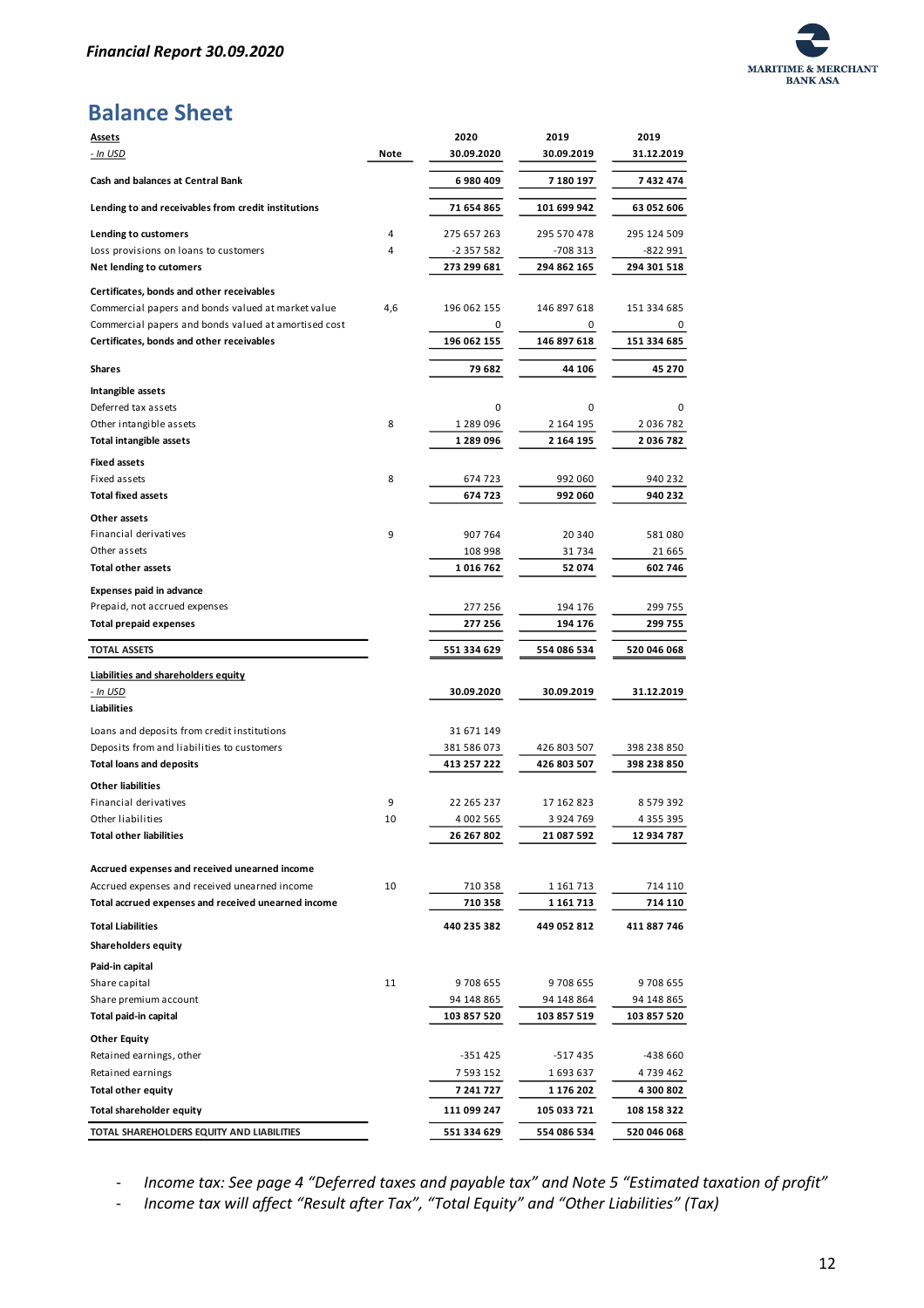

# <span id="page-13-0"></span>**Statement of Equity**

| - In USD               |                      | <b>Share</b> | <b>Retained</b> | Other free |                     |
|------------------------|----------------------|--------------|-----------------|------------|---------------------|
|                        | <b>Share capital</b> | premium      | earnings        | equity     | <b>Total equity</b> |
|                        |                      |              |                 |            |                     |
| Loss allowance in      |                      |              |                 |            |                     |
| accordance with IFRS 9 |                      |              |                 | -407 282   | $-407282$           |
| Share issue            | 3 039 662            | 28 172 937   |                 | $-172771$  | 31 039 828          |
| Employee stock option  |                      |              |                 | 23 683     | 23 683              |
| Profit                 | 0                    | 0            | $-336915$       |            | $-336915$           |
| Equity as per          |                      |              |                 |            |                     |
| 31.12.2018             | 8 630 639            | 83 296 586   | -3 337 221      | -556 370   | 88 033 634          |
|                        |                      |              |                 |            |                     |
| Share issue            | 1078016              | 10 852 279   |                 | $-164303$  | 11 765 992          |
| Employee stock option  |                      |              |                 | 282 013    | 282 013             |
| Profit                 |                      |              | 8076683         |            | 8076683             |
| Equity as per          |                      |              |                 |            |                     |
| 31.12.2019             | 9708655              | 94 148 865   | 4739462         | -438 660   | 108 158 322         |
|                        |                      |              |                 |            |                     |
| Employee stock option  |                      |              |                 | 87 235     | 87 235              |
| Profit                 |                      |              | 2 853 690       |            | 2 853 690           |
| Equity as per          |                      |              |                 |            |                     |
| 30.09.2020             | 9708655              | 94 148 865   | 7 593 152       | $-351425$  | 111 099 247         |

- *Income tax: See page 4 "Deferred taxes and payable tax" and Note 5 "Estimated taxation of profit"*

- *Income tax will affect "Result after Tax", "Total Equity" and "Other Liabilities" (Tax)*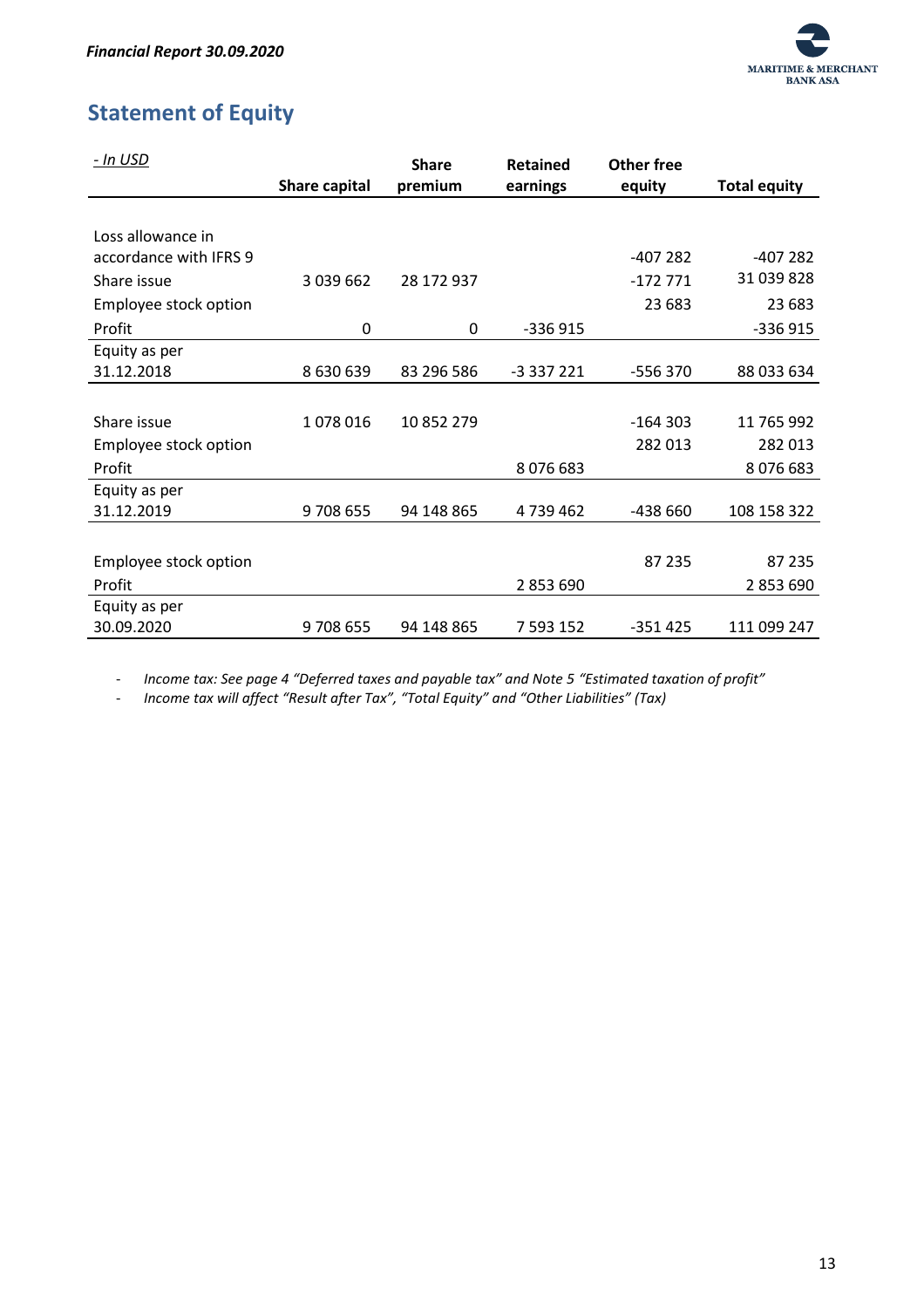

# <span id="page-14-0"></span>**Statement of Cash Flows**

| - In USD                                                 | 30.09.2020   | 30.09.2019  | 31.12.2019  |
|----------------------------------------------------------|--------------|-------------|-------------|
| <b>Cashflow from operational activities</b>              |              |             |             |
| Profit before tax                                        | 3 804 920    | 8 006 263   | 11 060 054  |
|                                                          |              |             |             |
| Change in loans to customers excluding accrued interest  | 20 161 961   | -43 878 138 | -45 550 976 |
| Change in deposits from customers                        | -22 214 605  | 80 522 008  | 57 730 345  |
| Change in loans and deposits from credit institutions    | 31 671 149   |             |             |
| Change in certificates and bonds                         | -44 727 470  | -34 345 241 | -38 782 308 |
| Change in shares, mutual fund units and other securities | $-34412$     | 5 1 8 9     | 4025        |
| Change in financial derivatives                          | 13 359 162   | 7703886     | $-1440286$  |
| Change in other assets and other liabilities             | -421416      | 1601423     | 580 386     |
| Interest income and related income                       | -15 330 547  | -21 768 226 | -28 886 306 |
| Interest received                                        | 16 170 423   | 19 106 465  | 28 337 099  |
| Net interest expenses and related expenses               | 5 701 123    | 8 473 989   | 10 716 432  |
| Interest paid                                            | $-139294$    | -2 700 995  | -10 716 432 |
| Ordinary depreciation                                    | 835 026      | 909 936     | 1 200 342   |
| Other non cash items                                     | $-1316868$   |             | 117414      |
| Net cash flow from operating activities                  | 7 5 19 1 5 1 | 23 636 559  | -15 630 211 |
| Payments for acquisition of assets                       | $-26811$     | -1 098 651  | $-54010$    |
| Net cash flow from investing activities                  | $-26811$     | $-1098651$  | $-54010$    |
| Issuance of equity                                       | $\Omega$     | 11 930 295  | 11 930 295  |
| Lease payments                                           | $-217722$    |             | $-296695$   |
| Net cash flow from financing activities                  | $-217722$    | 11 930 295  | 11 633 600  |
| Effect of exchange rate changes and other                | 875 576      | 38 935      | 162 701     |
| Sum cash flow                                            | 8 150 194    | 34 507 138  | -3 887 920  |
| Net change in cash and cash equivalents                  | 8 150 194    | 34 507 138  | -3 887 920  |
| Cash and cash equivalent as per 01.01                    | 70 485 080   | 74 373 001  | 74 373 001  |
| Cash and cash equivalent as per 30.09                    | 78 635 274   | 108 880 139 | 70 485 081  |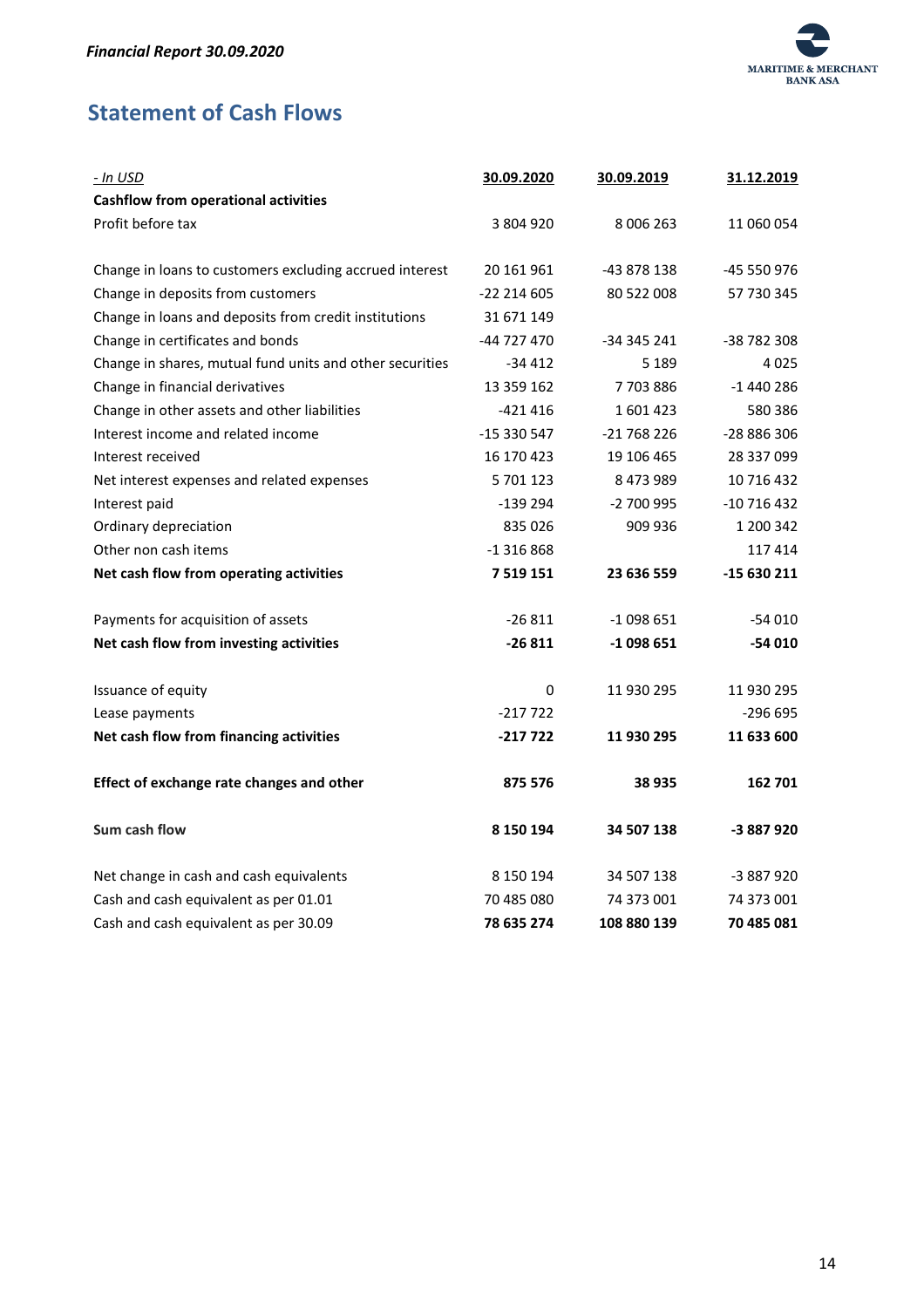

# <span id="page-15-0"></span>**Notes 30.09.2020**

## <span id="page-15-1"></span>Note 1, Reporting entity

Maritime & Merchant Bank ASA is a company domiciled in Norway. The Bank's registered office is at Haakon VIIs gate 1, 0161 Oslo. The Bank is primarily involved in corporate banking.

# <span id="page-15-2"></span>Note 2, General accounting principles

The interim report for the third quarter 2020 is prepared according to IAS 34 Interim Financial Reporting and IFRS as adopted by EU.

The interim report for the third quarter 2020 is prepared using the same accounting principles and calculation methods as described in the Annual Report 2019.

## <span id="page-15-3"></span>Note 3, Functional and presentation currency

These consolidated financial statements are presented in USD, which is the Bank's functional currency. The Bank's taxation currency is NOK.

## <span id="page-15-4"></span>**RISK**

#### <span id="page-15-5"></span>Note 4, Risk

#### <span id="page-15-6"></span>*Risk Management and Capital Adequacy*

The Capital Adequacy figures for Maritime & Merchant Bank ASA are based on the calculation by means of the standardised approach.

#### **Credit risk**

The Bank has chosen the basic approach for calculation credit risk (Risk-Weighted Assets).

#### **Operational risk**

The Bank has chosen to apply the basic approach under Pilar 1 for calculating operational risk. This applies a capital requirement of 15 per cent of the annual income reported in the last three years.

#### **Market risk**

The market risk of the Bank is modest and is calculated using the standardised approach in Pilar 1.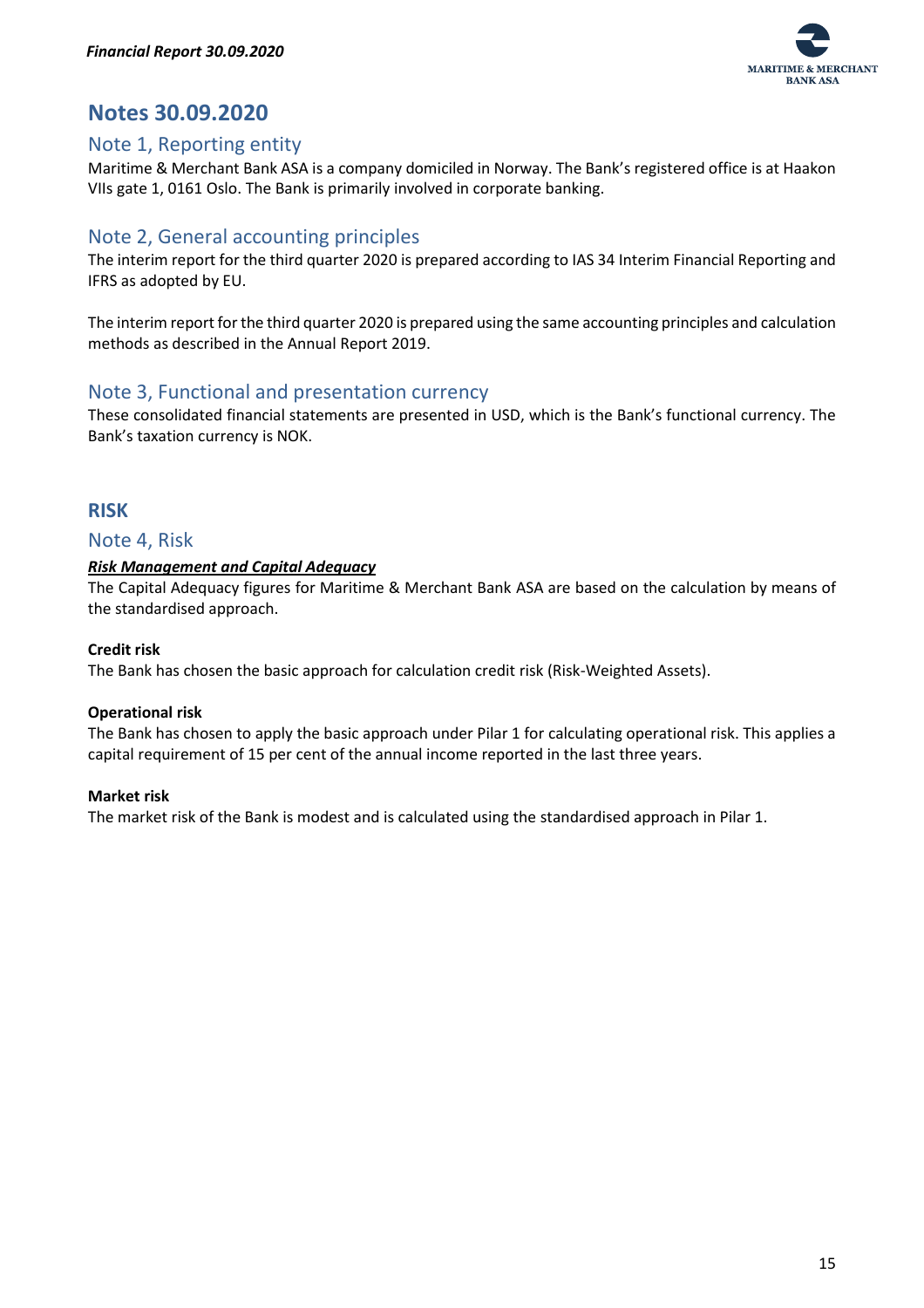

#### <span id="page-16-0"></span>*Capital Adequacy*

| Amounts in USD - 1000                           | 30.09.2020 | 30.09.2019 | 31.12.2019 |
|-------------------------------------------------|------------|------------|------------|
|                                                 |            |            |            |
|                                                 |            |            |            |
| Share capital                                   | 9709       | 9709       | 9709       |
| + Other reserves                                | 101 391    | 95 325     | 98 450     |
| - Deferred tax assets and intangible assets     | $-1289$    | $-2164$    | $-2037$    |
| - This year's result                            | $-2854$    | $-5031$    |            |
| - Adjustments to CET1 due to prudential filters | $-196$     | $-164$     | $-161$     |
| <b>Common Equity Tier 1 (CET 1)</b>             | 106 760    | 97 675     | 105 961    |
| <b>Credit Risks</b>                             |            |            |            |
| + Bank of Norway                                |            |            |            |
| + Local and regional authorities                |            |            |            |
| + Institutions                                  | 12 165     | 17988      | 11 613     |
| + Companies                                     | 246 342    | 282 678    | 271531     |
| + Covered bonds                                 | 18 209     | 13 249     | 13 662     |
| + Shares                                        | 80         | 44         | 45         |
| + Other assets                                  | 952        | 1 2 1 8    | 1 2 6 2    |
| <b>Total Credit risks</b>                       | 277 746    | 315 177    | 298 113    |
| + Operational risk                              | 19423      | 11 060     | 19 4 23    |
| + Counterparty risk derivatives (CVA-risk)      | 1411       | 2 3 4 2    | 2 3 4 2    |
| <b>Total calculation basis</b>                  | 298 581    | 328 579    | 319878     |
|                                                 |            |            |            |
| <b>Capital Adequacy</b>                         |            |            |            |
| <b>Common Equity Tier 1%</b>                    | 35.76 %    | 29.73 %    | 33.13 %    |
| Total capital %                                 | 35.76 %    | 29.73 %    | 33.13 %    |

#### <span id="page-16-1"></span>*Credit Risk*

Credit risk is the major risk for the Bank. Maritime & Merchant Bank ASA may face a loss if the borrower is not able to pay interest or principal as agreed upon, provided the pledged collateral is not sufficient to cover the Bank's exposure.

#### **Loss allowance and impairments**

Loss allowance is calculated based on expected loss (EL) using the method described in note 6 in the annual report for 2019.

The Bank reviews quarterly the assumptions for the expected loss calculation.

The Bank has a limited number of commitments, which makes it possible to make an assessment of the credit risk associated with each individual loan.

The Bank made a review of all credit commitments in the portfolio during the second and third quarter, and as a general tendency we experience that a significant number of exposures have migrated into higher risk classes.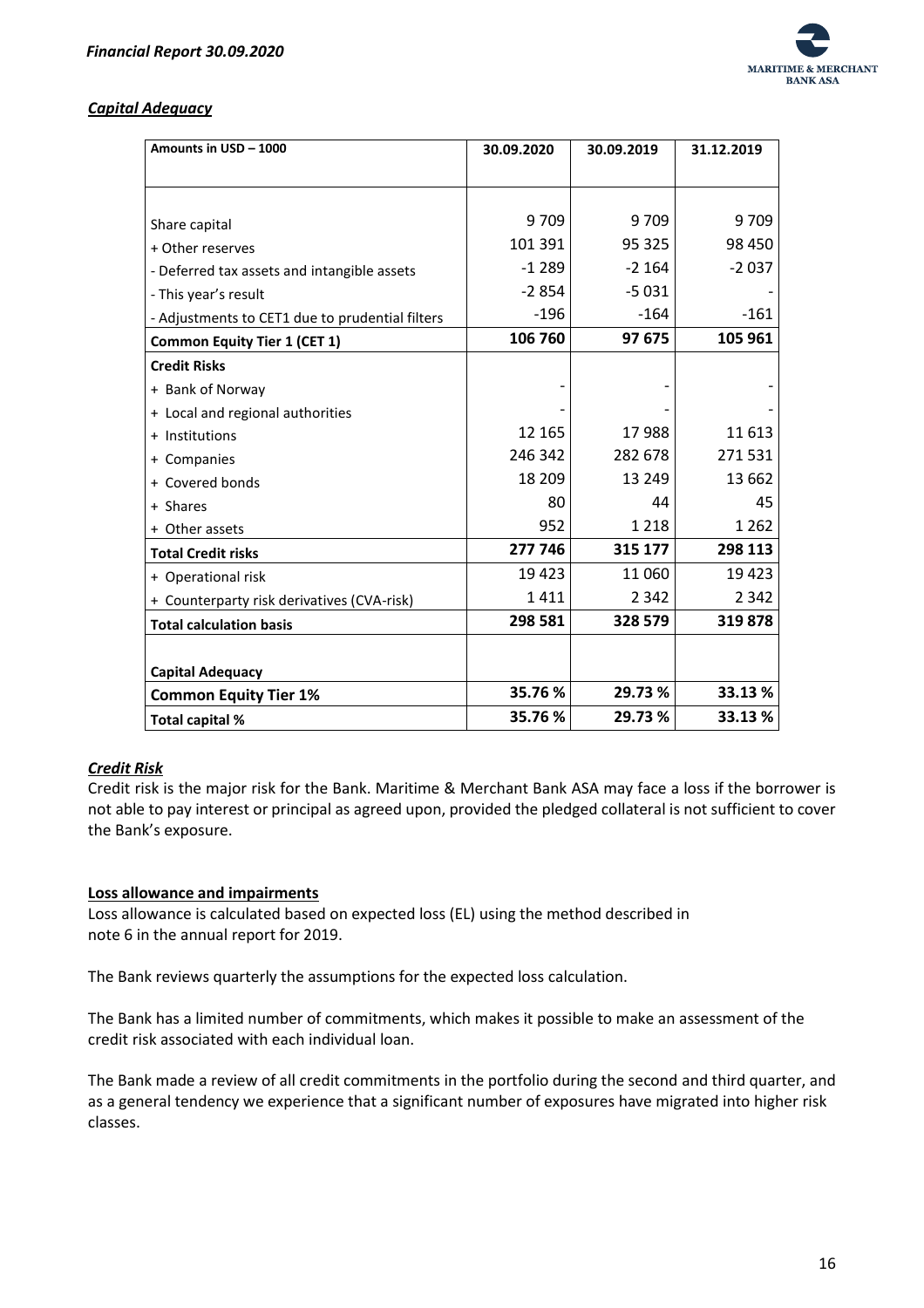

The level of expected loss under IFRS 9 is mainly determined by change in the following parameters:

- Risk classification of commitments.
- Migration of existing commitments between steps 1, 2 or 3.
- Change in macroeconomic scenarios and their probabilities.
- Assessments of individual write-downs and losses in step 3.

The credit quality of the majority of the loans to the bulker and container segments deteriorated through Q2, due to the reduction in cargoes to be lifted in those segments and reduced rates as well as uncertainty regarding future market conditions. The deterioration has however flattened out and partially turned back to more normal levels for both container vessels and bulkers towards the end of Q3 and are as of today at level with rate levels experienced prior to the Covid 19 crisis.

There has been an insignificant deterioration of the credit quality of the tanker portfolio during Q3, but this has been more than balanced out by the improved quality of the container and bulker exposure.

As a consequence hereof, the total credit portfolio have migrated positively through Q3 which is reflected in the reduced Loss Allowances at the end of Q3 compared to those at the end of Q2 2020 (Loss allowance decreased with USD 286 872 from Q2 to Q3).

The Bank has made USD 2 357 582 in loss allowance (IFRS 9). Change in loss allowance through the year amounts to USD 1 534 590.

The majority of the commitments (79.7%) are in stage 1 (77% in Q2-2020 and 98.8% in Q3-2019). Loss allowance decreased with USD 286 872 from Q2 to Q3.

The bank has only one defaulted exposure by the end of the quarter and Non-performing loans amount to 0.9% of total lending.

Customer exposures that are particularly negatively affected by the consequences of Covid-19 has been reclassified, and those that need to be closely monitored put on the Watch List.

Macroeconomic conditions and forward-looking information have been reassessed and used as a basis for the credit review.

#### Sensitivities:

Scenario Up: Loss allowance is expected to decrease with USD 136 000 compared to base case Scenario Down: Loss allowance is expected to increase with USD 1 528 000 compared to base case

There is considerable uncertainty regarding the estimates that are used.

| Loss allowance | 30.09.2020    | 30.09.2019 | 31.12.2019 | 31.12.2018 |
|----------------|---------------|------------|------------|------------|
| Step 1         | 698 512       | 735 366    | 822 991    | 665 727    |
| Step 2         | 874 233       | 120810     |            | 36 322     |
| Step 3         | 784836        |            |            |            |
| Sum            | 2 3 5 7 5 8 1 | 856 176    | 822 991    | 702 059    |
| Impairments    |               |            | 0          |            |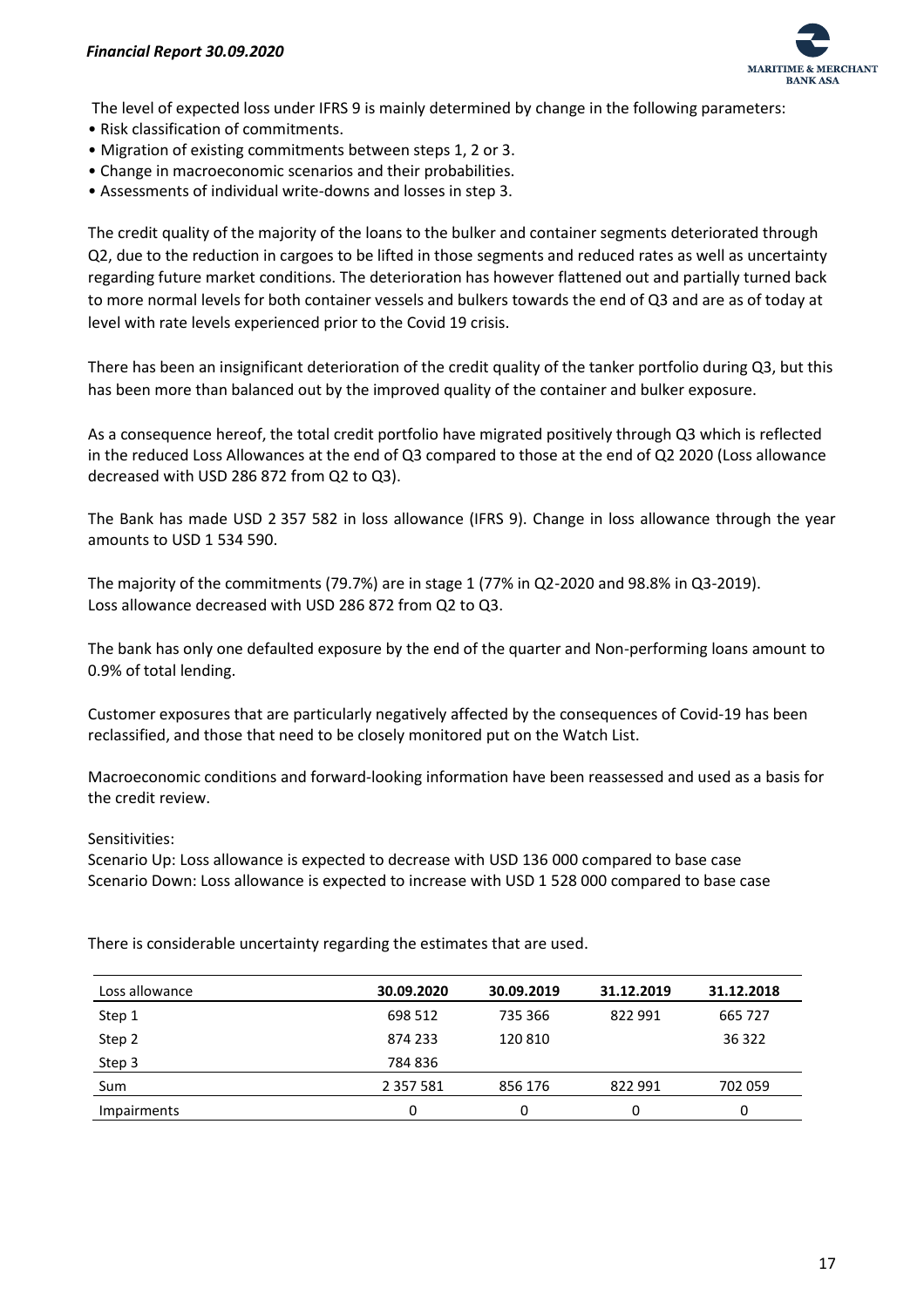

#### **Loss allowance as of 30.09.2020**

|                                   | Step 1                                 | Step 2                                   | Step 3                                |               |
|-----------------------------------|----------------------------------------|------------------------------------------|---------------------------------------|---------------|
|                                   | <b>Classification by</b>               | Significantly                            | <b>Significantly</b>                  |               |
|                                   | first time                             | increase in                              | increase in                           |               |
|                                   | recognition                            | credit risk                              | credit risk                           |               |
|                                   |                                        | since first time                         | since first                           |               |
|                                   |                                        | recognition                              | recognition                           |               |
|                                   |                                        |                                          | and objective<br>proof of loss        |               |
|                                   |                                        |                                          |                                       |               |
|                                   | <b>Expected loss</b><br>next 12 months | <b>Expected loss</b><br>over the life of | <b>Expected loss</b><br>over the life |               |
|                                   |                                        | instrument                               | of instrument                         | Sum           |
|                                   |                                        |                                          |                                       |               |
| Loss allowance as of 31.12.2019   | 822 991                                |                                          |                                       | 822 991       |
| Lending to custmers 31.12.2019    | 295 124 509                            |                                          |                                       | 295 124 509   |
|                                   |                                        |                                          |                                       |               |
| <b>Changes</b>                    |                                        |                                          |                                       |               |
| Transfer to Step 1                |                                        |                                          |                                       |               |
| Transfer to Step 2                | $-160052$                              | 160 052                                  |                                       |               |
| Transfer to Step 3                | $-8336$                                |                                          | 8 3 3 6                               |               |
| Reclassification                  | 109 041                                | 593 597                                  | 776 500                               | 1 479 138     |
| Amortisation                      | $-86855$                               | $-9249$                                  |                                       | $-96104$      |
| New committments                  | 35 695                                 |                                          |                                       | 35 695        |
| Scenario Adjustment               | $-13972$                               | 129833                                   |                                       | 115 861       |
| <b>Allowance as of 30.09.2020</b> | 698 512                                | 874 233                                  | 784836                                | 2 3 5 7 5 8 1 |
| Lending to custmers 30.09.2020    | 219 604 360                            | 53 480 644                               | 2 572 259                             | 275 657 263   |
|                                   |                                        |                                          |                                       |               |
| Net Change in Loss allowance      | $-124479$                              | 874 233                                  | 784 836                               | 1 534 590     |

*(1) Amortisations and changes in individual assessments*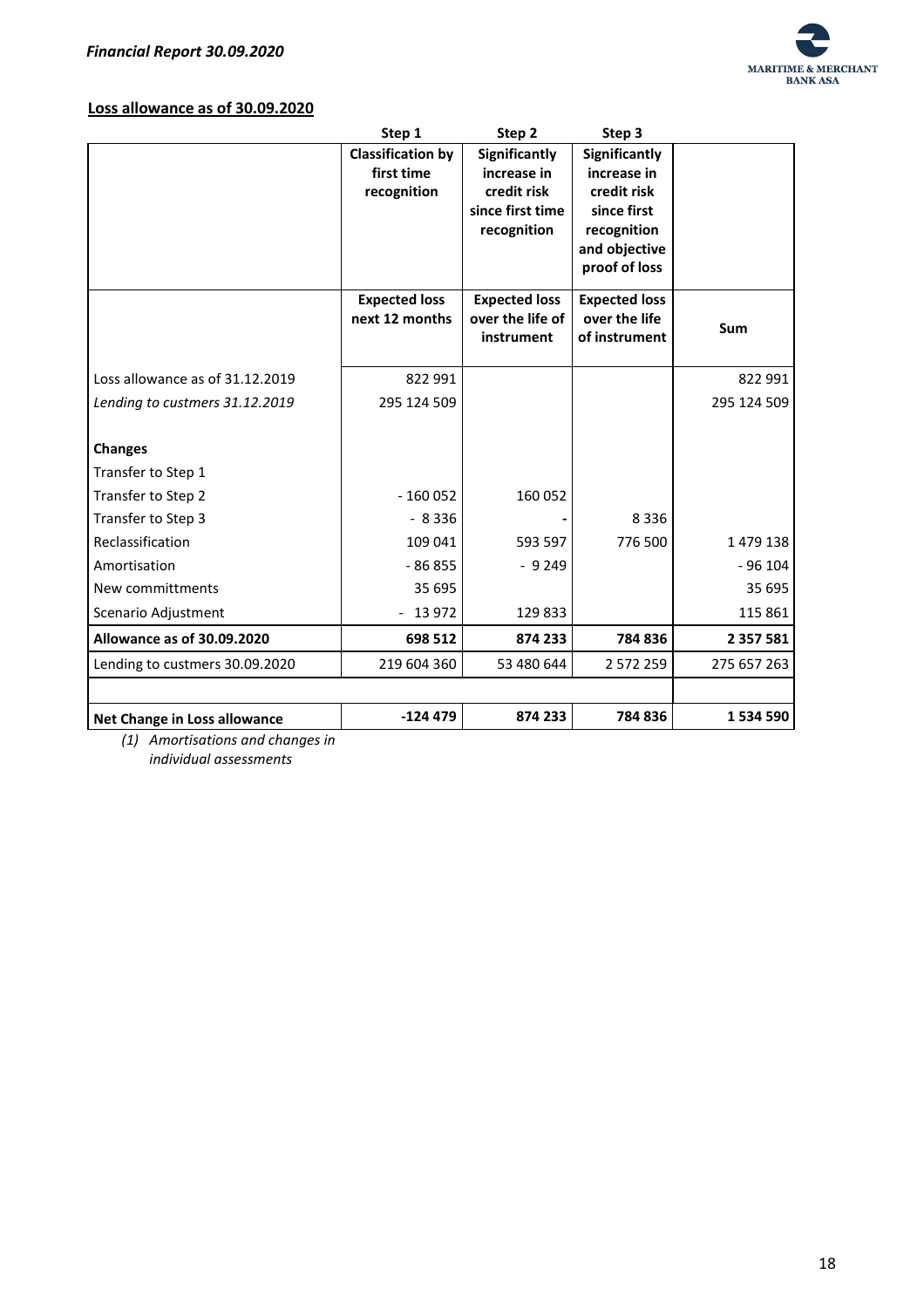

#### **Loss allowance as of 30.09.2019**

|                                      | Step 1                                                | Step 2                                                                      | Step 3                                                                                                             |             |
|--------------------------------------|-------------------------------------------------------|-----------------------------------------------------------------------------|--------------------------------------------------------------------------------------------------------------------|-------------|
|                                      | <b>Classification by</b><br>first time<br>recognition | Significantly<br>increase in credit<br>risk since first time<br>recognition | <b>Significantly</b><br>increase in<br>credit risk<br>since first<br>recognition<br>and objective<br>proof of loss |             |
|                                      | <b>Expected loss</b><br>next 12 months                | <b>Expected loss over</b><br>the life of<br>instrument                      | <b>Expected loss</b><br>over the life of<br>instrument                                                             | Sum         |
| Loss allowance as of 31.12.2018      | 665 727                                               | 36 332                                                                      |                                                                                                                    | 702 059     |
| Lending to custmers 31.12.2018       | 245 124 326                                           | 3 900 000                                                                   |                                                                                                                    | 249 024 326 |
| <b>Changes</b><br>Transfer to Step 1 | 36 332                                                | $-36332$                                                                    |                                                                                                                    |             |
| Transfer to Step 2                   | $-5373$                                               | 5 3 7 3                                                                     |                                                                                                                    |             |
| Transfer to Step 3                   |                                                       |                                                                             |                                                                                                                    |             |
| Reclassification                     | $-99305$                                              | 22 3 8 6                                                                    |                                                                                                                    | $-76919$    |
| Amortisation                         | -99 864                                               | $-464$                                                                      |                                                                                                                    | $-100328$   |
| New committments                     | 183 501                                               |                                                                             |                                                                                                                    | 183 501     |
|                                      |                                                       |                                                                             |                                                                                                                    |             |
| Allowance as of 30.09.2019           | 681018                                                | 27 295                                                                      |                                                                                                                    | 708 313     |
| Lending to custmers 30.09.2019       | 291 988 223                                           | 3 582 255                                                                   |                                                                                                                    | 295 570 478 |
|                                      |                                                       |                                                                             |                                                                                                                    |             |
| Net Change in Loss allowance         | 15 29 1                                               | -9 037                                                                      | $\mathbf 0$                                                                                                        | 6 2 5 4     |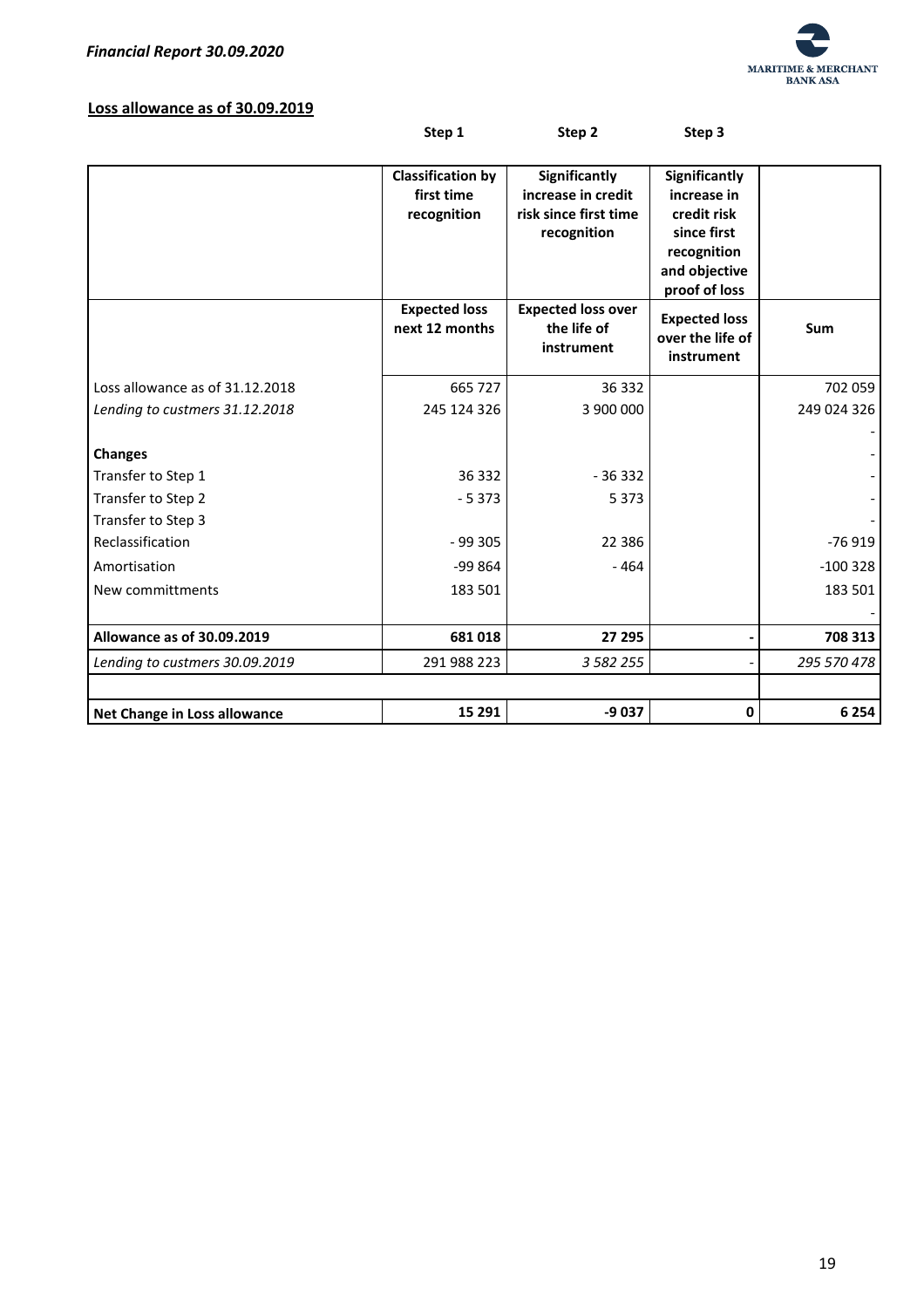

#### **Credit risk: Total**

#### **30.09.2020**

| Amounts in USD                   | <b>Very low risk</b> | Low risk   | <b>Moderate</b><br>risk | <b>High risk</b> | Loss<br>exposed | Sum         |
|----------------------------------|----------------------|------------|-------------------------|------------------|-----------------|-------------|
| Deposit with Central Bank        | 6980409              |            |                         |                  |                 | 6980409     |
| Deposits with credit institution | 71 654 865           |            |                         |                  |                 | 71 654 865  |
| Certificates and bonds           | 196 062 155          |            |                         |                  |                 | 196 062 155 |
| Shares and other securities      |                      |            | 79 682                  |                  |                 | 79 682      |
| Loans to customers               |                      | 70 259 925 | 174 772 338             | 28 052 741       | 2 572 259       | 275 657 263 |
| <b>Total</b>                     | 274 697 429          | 70 259 925 | 174 852 020             | 28 052 741       | 2 572 259       | 550 434 373 |

#### **30.09.2019**

| Amounts in USD                   | Very low risk | Low risk   | <b>Moderate</b><br>risk | High risk     | Loss<br>exposed | Sum         |
|----------------------------------|---------------|------------|-------------------------|---------------|-----------------|-------------|
| Deposit with central bank        | 7 180 197     |            |                         |               |                 | 7 180 197   |
| Deposits with credit institution | 101 699 942   |            |                         |               |                 | 101 699 942 |
| Certificates and bonds           | 146 897 618   |            |                         |               |                 | 146 897 618 |
| Shares and other securities      |               |            | 44 106                  |               |                 | 44 106      |
| Loans to customers               |               | 63 423 150 | 228 565 073             | 3 5 8 2 2 5 5 |                 | 295 570 478 |
| <b>Total</b>                     | 255 777 758   | 63 423 150 | 228 609 179             | 3 5 8 2 2 5 5 | 0               | 551 392 342 |
| Committed loans, not disbursed   |               |            | 10 000 000              |               |                 |             |

Committed loans, not disbursed

#### **Lending to customers by segment**

|               | Q3 2020       |         | Q3 2019     |         | 2019        |         |
|---------------|---------------|---------|-------------|---------|-------------|---------|
| <b>Sector</b> | <b>USD</b>    | Share % | <b>USD</b>  | Share % | <b>USD</b>  | Share % |
| <b>Bulk</b>   | 63 125 513    | 22,9%   | 67 981 210  | 23 %    | 66 888 122  | 23 %    |
| Container     | 77 184 034    | 28,0%   | 80 690 741  | 27 %    | 78 080 591  | 26 %    |
| Tank          | 124 872 740   | 45,3%   | 132 415 574 | 45 %    | 136 094 014 | 46 %    |
| Gas           | 5 5 1 3 1 4 5 | 2,0%    | 6 206 980   | 2 %     | 6 222 709   | 2 %     |
| Specialized   | 4961831       | 1,8%    | 8 275 973   | 3 %     | 7839073     | 3 %     |
| Offshore      |               | 0.0%    |             |         |             |         |
| Sum           | 275 657 263   | 100 %   | 295 570 478 | 100 %   | 295 124 509 | 100 %   |

## **Bonds and certificates: Risk Weight**

|                    | Q3 2020     | Q3 2019           | 2019        |
|--------------------|-------------|-------------------|-------------|
| <b>Risk Weight</b> | Fair Value  | <b>Fair Value</b> | Fair Value  |
| 0%                 | 13 976 916  | 14 410 997        | 14 710 190  |
| 10%                | 182 085 239 | 132 486 621       | 136 624 495 |
| 20%                |             |                   |             |
| 100%               |             |                   |             |
| Total              | 196 062 155 | 146 897 618       | 151 334 685 |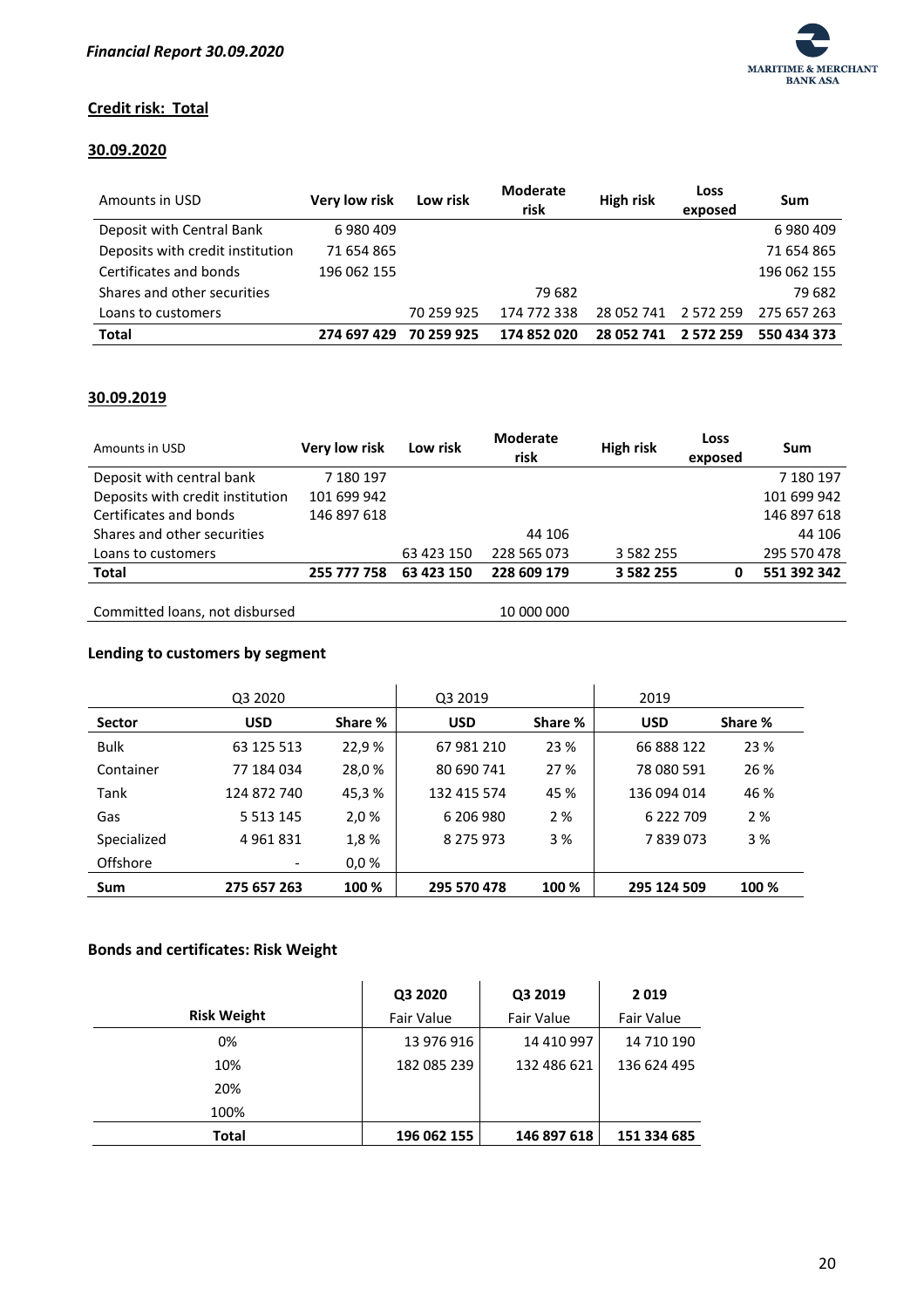

#### **Bonds and certificates: Rating**

| Rating | Q3 2020<br><b>Fair Value</b> | Q3 2019<br><b>Fair Value</b> | 2019<br><b>Fair Value</b> |
|--------|------------------------------|------------------------------|---------------------------|
|        |                              |                              |                           |
| AAA    | 193 427 682                  | 144 135 131                  | 148 484 335               |
| $AA+$  | 2 634 473                    | 2 762 487                    | 2850350                   |
| AA     | 0                            | Ω                            |                           |
| А      | 0                            | 0                            |                           |
| Total  | 196 062 155                  | 146 897 618                  | 151 334 685               |

#### **Bonds and certificates: Sector**

| Sector                     | Q3 2020<br><b>Fair Value</b> | Q3 2019<br><b>Fair Value</b> | 2019<br><b>Fair Value</b> |
|----------------------------|------------------------------|------------------------------|---------------------------|
| Supranationals             | 5 011 050                    | 5012376                      | 6848949                   |
| Local authority            | 8965866                      | 9 3 9 8 6 2 1                | 7963314                   |
| <b>Credit Institutions</b> | 182 085 239                  | 132 486 621                  | 136 522 422               |
| <b>Bank</b>                |                              |                              |                           |
| Total                      | 196 062 155                  | 146 897 618                  | 151 334 685               |

#### <span id="page-21-0"></span>*Interest, currency and liquidity risk*

Changes in interest rate, currency and liquidity risk since 31.12.2019 is marginal. The movements in market rates, as well as the effects of those movements, have been larger during the year.

## <span id="page-21-1"></span>**INCOME AND COSTS**

## <span id="page-21-2"></span>Note 5, Estimated Taxation of profit

|                                  | <b>USD</b> | <b>NOK</b> |
|----------------------------------|------------|------------|
| <b>Profit Before Tax</b>         | 3 804 919  | 36 107 920 |
| Tax related agio on equity       |            |            |
| <b>Basis for Tax Calculation</b> | 3 804 919  | 36 107 920 |
|                                  |            |            |
| Calculated Tax (25%)             | 951 230    | 9026980    |

#### **2) Full currency agio on Equity (Previous method)**

|                                  | <b>USD</b> | NOK         |
|----------------------------------|------------|-------------|
| <b>Profit Before Tax</b>         | 3 804 919  | 36 107 920  |
| Tax related agio on equity       | 7931398    | 75 267 376  |
| <b>Basis for Tax Calculation</b> | 11 736 317 | 111 375 297 |
|                                  |            |             |
| Calculated Tax (25%)             | 2934079    | 27 843 824  |

The calculated tax for the period is 77% of the ordinary result before tax. The reasons and consequences are accentuated by the extreme weakening of the NOK against the USD caused by the Corona-crisis.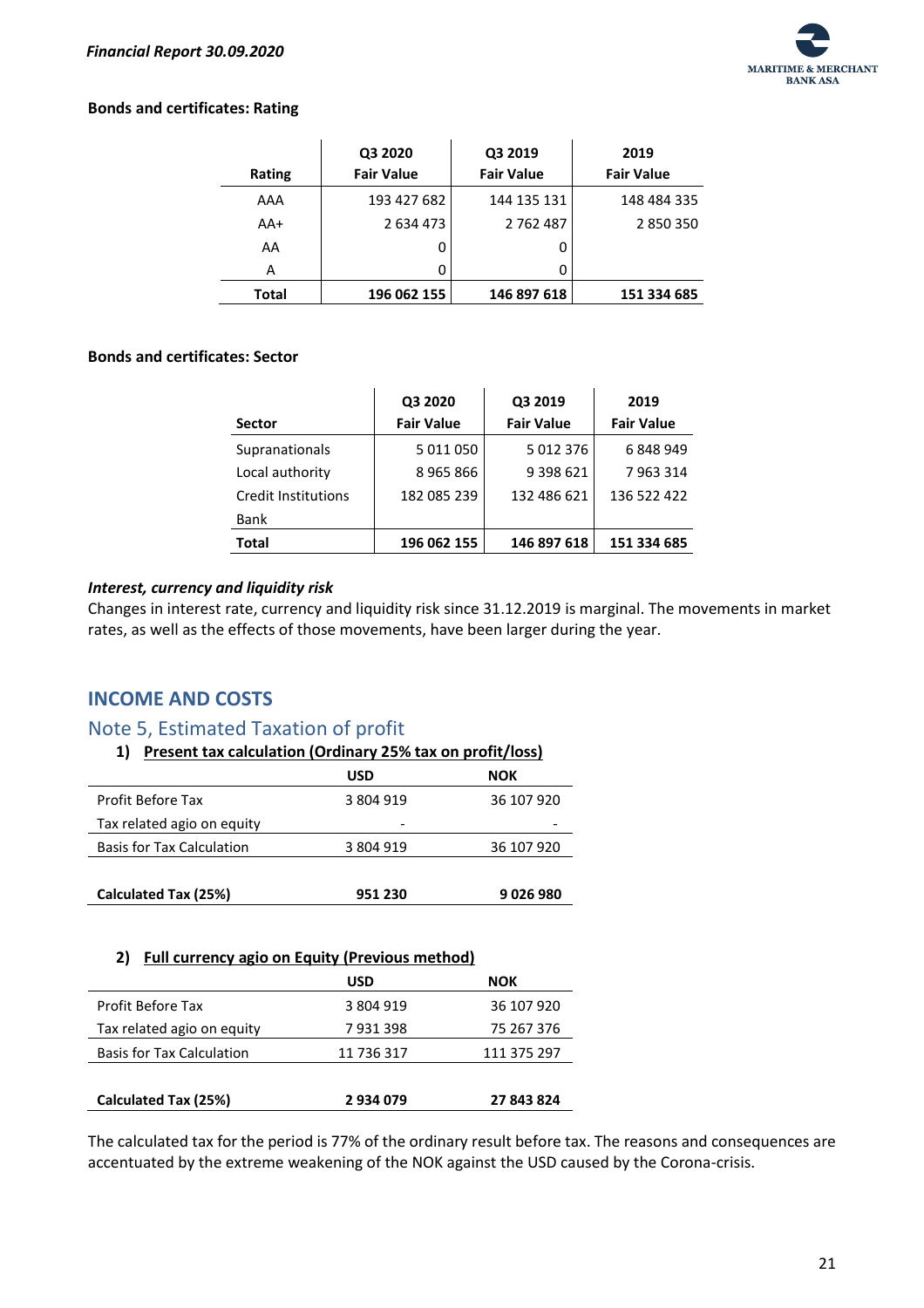

The main reason is that even though the Bank's functional currency is USD, it is required to translate both P&L and the majority of assets and liabilities to NOK for tax purposes. For all practical purposes, the tax expense thus also includes the effect of the USDNOK development on the Bank's net assets (Equity).

When the USDNOK exchange rate moved nearly 8% during the first nine months, the Bank's net assets in NOK increased with 75 267 376, resulting in an additional tax expenses of NOK 18 816 844 (YTD) down from NOK 46 164 676 in Q1. This additional tax charge is not related to any company specific matters or income/cost items. Lower USDNOK exchange rate in the coming quarter will reduce the tax expenses accordingly

# <span id="page-22-0"></span>**ASSETS**

## <span id="page-22-1"></span>Note 6, Financial instruments at fair value

The Bank measures fair values using the following fair value hierarchy, which reflects the significance of the inputs used in making the measurements.

**Level 1:** Inputs that are quoted market prices (unadjusted) in active markets for identical instruments.

**Level 2**: Inputs other than quoted prices included within Level 1 that are observable either directly (i.e. as prices) or indirectly (i.e. derived from prices). This category includes instruments valued using: quoted market prices in active markets for similar instruments; quoted prices for identical or similar instruments in markets that are considered less than active; or other valuation techniques in which all significant inputs are directly or indirectly observable from market data.

**Level 3:** Inputs that are unobservable. This category includes all instruments for which the valuation technique includes inputs that are not observable, and the unobservable inputs have a significant effect on the instrument's valuation. This category includes instruments that are valued based on quoted prices for similar instruments for which significant unobservable adjustments or assumptions are required to reflect differences between the instruments.

#### **30.09.2020**

| Amounts in USD 1000                | Level 1 | Level 2 | Level 3 | Total   |
|------------------------------------|---------|---------|---------|---------|
| Certificates and bonds             | 0       | 187096  | 8966    | 196 062 |
| Shares and other securities        | 0       | 0       | 0       | 0       |
| Financial derivatives              | 0       | 908     | 0       | 908     |
| <b>Total financial assets</b>      | 0       | 188 004 | 8966    | 196 970 |
|                                    |         |         |         |         |
| <b>Financial derivatives</b>       | 0       | 22 265  | 0       | 22 2 65 |
| <b>Total financial liabilities</b> | 0       | 22 265  | 0       | 22 265  |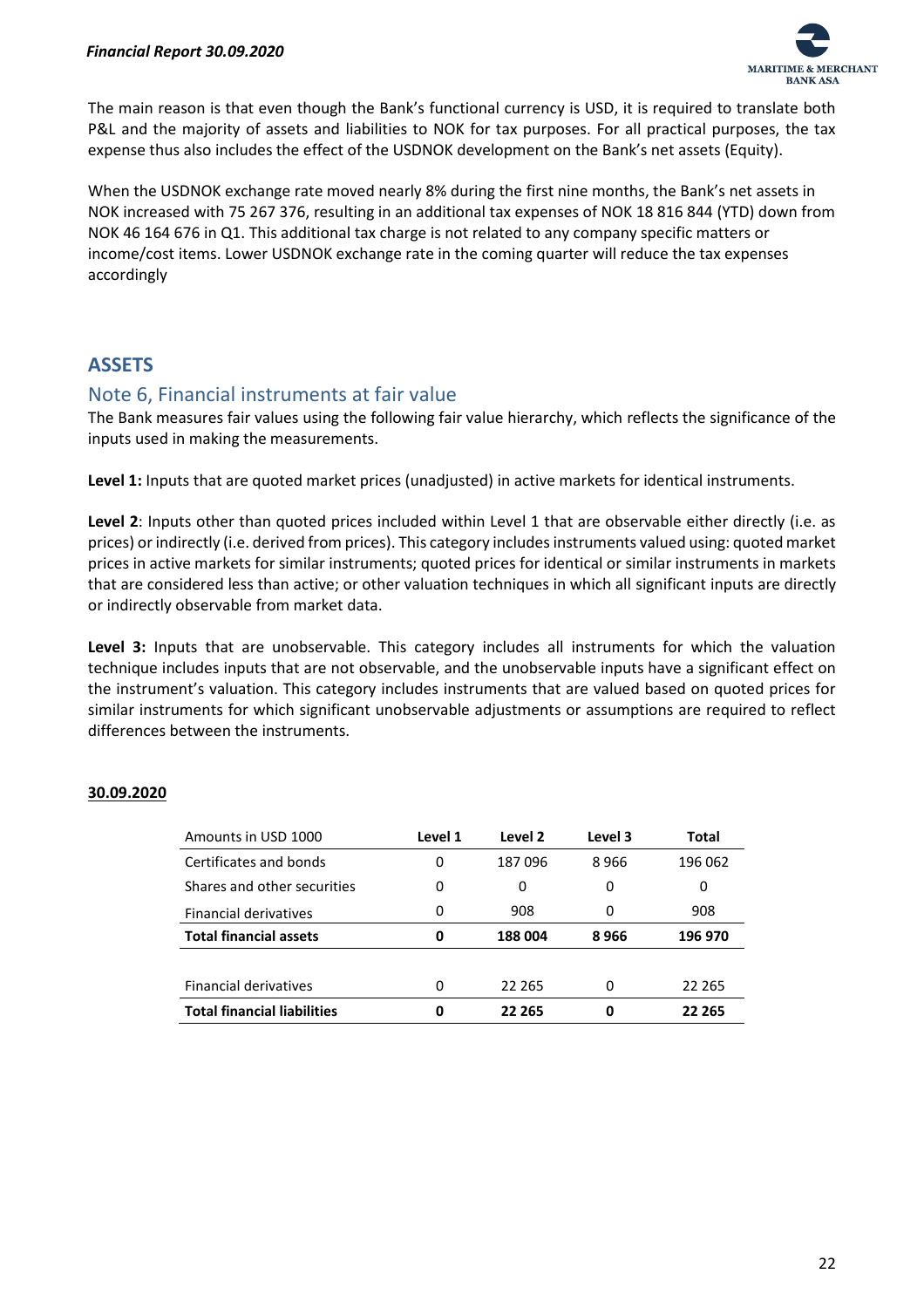

#### **30.09.2019**

| Amounts in USD 1000                | Level 1 | Level 2 | Level 3 | Total   |
|------------------------------------|---------|---------|---------|---------|
| Certificates and bonds             |         | 137499  | 9399    | 146898  |
| Shares and other securities        |         |         |         |         |
| <b>Financial erivatives</b>        |         | 20      |         | 20      |
| <b>Total financial assets</b>      |         | 137 519 | 9 3 9 9 | 146 918 |
|                                    |         |         |         |         |
| <b>Financial derivatives</b>       |         | 17 163  |         | 17 163  |
| <b>Total financial liabilities</b> |         | 17 163  |         | 17 163  |

# <span id="page-23-0"></span>Note 7, Financial pledges

The Bank has pledged NOK 106 million of bonds as collateral for financial derivatives.

# <span id="page-23-1"></span>Note 8, Other intangible assets, property, plant and equipment

| - In USD                                                 | 30.09.2020 |               | 30.09.2019 |           | 31.12.2019 |           |
|----------------------------------------------------------|------------|---------------|------------|-----------|------------|-----------|
|                                                          | Other      | Property,     | Other      | Property, | Other      | Property, |
|                                                          | intangible | plant and     | intangible | plant and | intangible | plant and |
|                                                          | assets     | equipment     | assets     | equipment | assets     | equipment |
| Cost or valuation at 01.01                               | 4318219    | 1 3 3 4 6 5 2 | 4 348 846  | 110589    | 4 348 846  | 110 589   |
| Exchange and other adjustments                           | $-314213$  | $-100781$     | $-181901$  | $-54402$  | $-49218$   | $-15292$  |
| Introduction of right to use-asset                       |            |               |            | 1 203 936 |            | 1 203 936 |
| Additions                                                |            | 26 811        |            | 31 179    | 18590      | 35 4 20   |
| <b>Disposals</b>                                         |            |               |            |           |            |           |
| Cost or valuation at end of period                       | 4 004 005  | 1 260 683     | 4 166 945  | 1 291 301 | 4318219    | 1334653   |
| Accumulated depreciation and impairment at 01.01.        | $-2281437$ | $-394420$     | $-1437850$ | $-54044$  | $-1437850$ | $-54044$  |
| Exchange and other adjustments                           | 164 116    | 45 897        | 93 2 35    | 6 6 0 3   | 14 6 69    | $-1811$   |
| Depreciation charge this year                            | $-597588$  | $-237438$     | $-658135$  | $-251800$ | $-858256$  | $-338566$ |
| <b>Disposals</b>                                         |            |               |            |           |            |           |
| Accumulated depreciation and impairment at end of period | $-2714909$ | $-585960$     | $-2002750$ | $-299241$ | -2 281 437 | $-394421$ |
| Balance sheet amount at end of period                    | 1 289 096  | 674 723       | 2 164 195  | 992 060   | 2 036 782  | 940 232   |
| Economic lifetime                                        | 5 years    | 3 years       | 5 years    | 3 years   | 5 years    | 3 years   |
| Depreciation schedule                                    | Linear     | Linear        | Linear     | Linear    | Linear     | Linear    |

# <span id="page-23-2"></span>Note 9, Other assets and financial derivatives

**30.09.2020**

| Amounts in 1000                   | Nominal<br>Value | Nominal<br>Value | Nominal<br>Value | Positive<br><b>Market Values</b> | <b>Negative</b><br><b>Market Values</b> |
|-----------------------------------|------------------|------------------|------------------|----------------------------------|-----------------------------------------|
|                                   | <b>USD</b>       | <b>EUR</b>       | <b>NOK</b>       | <b>USD</b>                       | <b>USD</b>                              |
| <b>Interest Rate Derivatives</b>  |                  |                  |                  |                                  |                                         |
| Interest rate swap                | 0                | 0                | 0                | 0                                | 0                                       |
|                                   |                  |                  |                  |                                  |                                         |
| <b>Currency Derivatives</b>       |                  |                  |                  |                                  |                                         |
| Cross currency basis swap         |                  |                  |                  |                                  |                                         |
| Buy/Sell USD against NOK          | 190 000          |                  | 1605 155         | 908                              | 21 222                                  |
| Buy/Sell EUR against NOK          |                  | 7 2 9 5          | 71 547           | 0                                | 1 0 4 3                                 |
| <b>Total Currency Derivatives</b> | 190 000          | 7 2 9 5          | 1676702          | 908                              | 22 265                                  |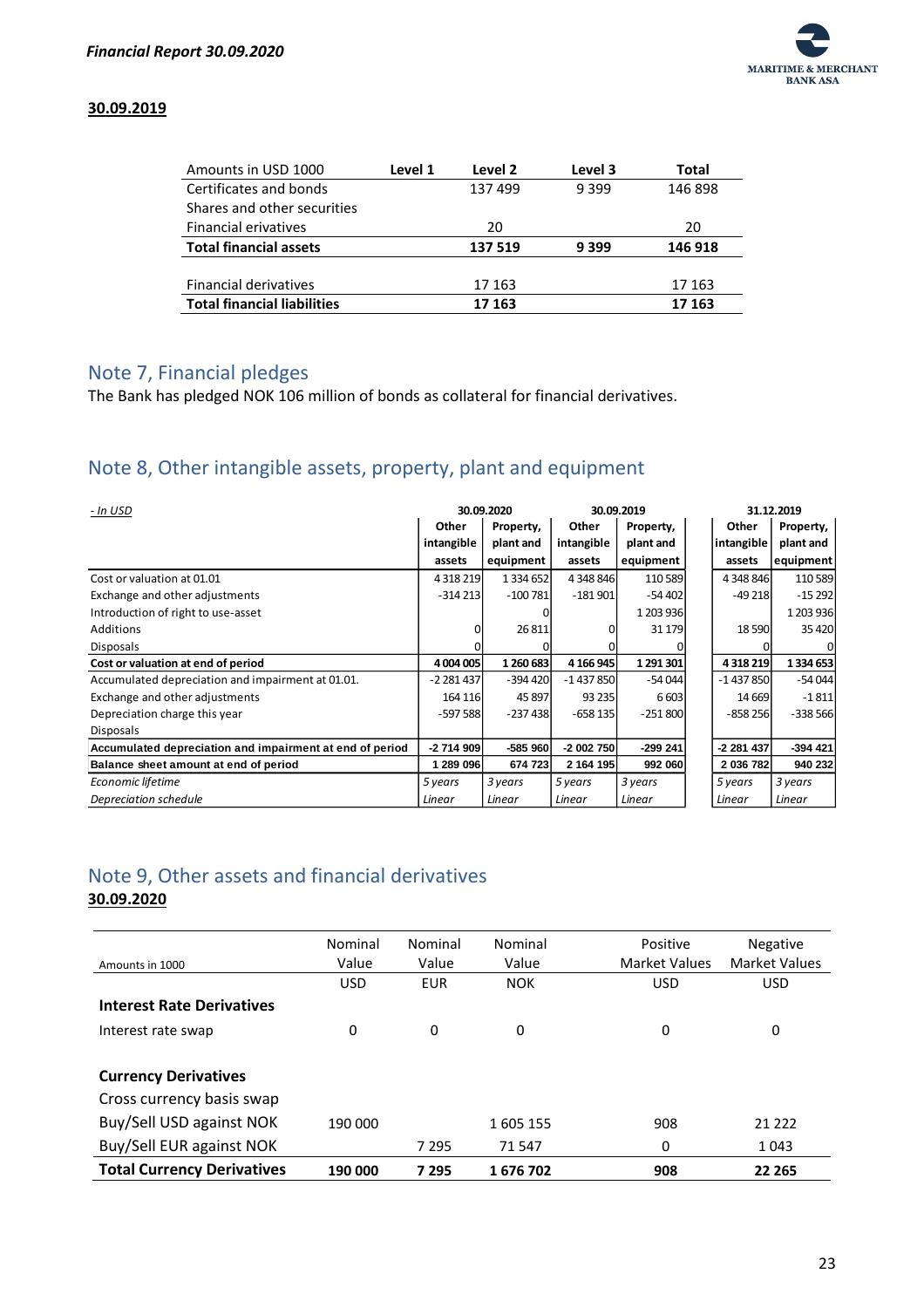

#### **30.09.2019**

|                                   |            |            |            | Positive   | Negative   |
|-----------------------------------|------------|------------|------------|------------|------------|
|                                   | Nominal    | Nominal    | Nominal    | market     | Market     |
| Amounts in 1000                   | Value      | Value      | Value      | values     | values     |
|                                   | <b>USD</b> | <b>EUR</b> | <b>NOK</b> | <b>USD</b> | <b>USD</b> |
| <b>Interest Rate Derivatives</b>  |            |            |            |            |            |
| Interest rate swap                | 0          | 0          | 0          | 0          | 0          |
|                                   |            |            |            |            |            |
| <b>Currency Derivatives</b>       |            |            |            |            |            |
| Cross currency basis swap         |            |            |            |            |            |
| Buy/Sell USD against NOK          | 190 000    |            | 1576110    |            | 17089      |
| Buy/Sell EUR against NOK          |            | 8068       | 85 111     | 20.0       | 74         |
| <b>Total Currency Derivatives</b> | 190 000    | 8068       | 1661221    | 20.0       | 17 163     |

# <span id="page-24-0"></span>Note 10, Other Liabilities and accrued cost

| 30.09.2020 | 30.09.2020 |
|------------|------------|
| 52 938     | 100 414    |
| 105 753    | 99 719     |
| 45 632     | 28 855     |
| 506 351    | 2 975 404  |
| 2 304 217  | -545 586   |
| 645 080    | 943 073    |
| 342 594    | 322 890    |
| 4 002 565  | 3924769    |
|            |            |
| 590 624    | 763 124    |
| 119 734    | 398 590    |
| 710358     | 1 161 714  |
|            |            |

# <span id="page-24-1"></span>Note 11, Share capital and shareholder information

The Company has 8 170 048 shares at NOK 10. The total share capital is NOK 81 700 480. The Company has one share class only. The Company have 61 shareholders. The ten largest shareholders of the Company are:

| <b>No</b>      | <b>Shareholder</b>               |       | Numb. of shares | %      |
|----------------|----------------------------------|-------|-----------------|--------|
| $\mathbf{1}$   | <b>Henning Oldendorff</b>        |       | 2041979         | 24.99% |
| $\overline{2}$ | Endre Røsjø*                     |       | 2041979         | 24.99% |
| 3              | Apollo Asset Limited             |       | 813 176         | 9.95%  |
| 4              | Deutsche Bank Aktiengesellschaft |       | 666 700         | 8.16%  |
| 5              | Canomaro Shipping AS             |       | 438 899         | 5.37%  |
| 6              | Klaveness Marine Finance AS      |       | 176923          | 2.17%  |
| 7              | T.D. Veen AS                     |       | 143 821         | 1.76%  |
| 8              | <b>Herfo Finans AS</b>           |       | 132 467         | 1.62%  |
| 9              | Sabine Elke Grothe-Ernst         |       | 127 000         | 1.55%  |
| 10             | Nergaard Investment Partners AS  |       | 121 265         | 1.48%  |
|                | <b>Others</b>                    |       | 1 474 313       | 17.94% |
|                |                                  | Total | 8 170 048       | 100%   |

*(\*) 102 723 shares (1.26%) owned through Centennial AS*